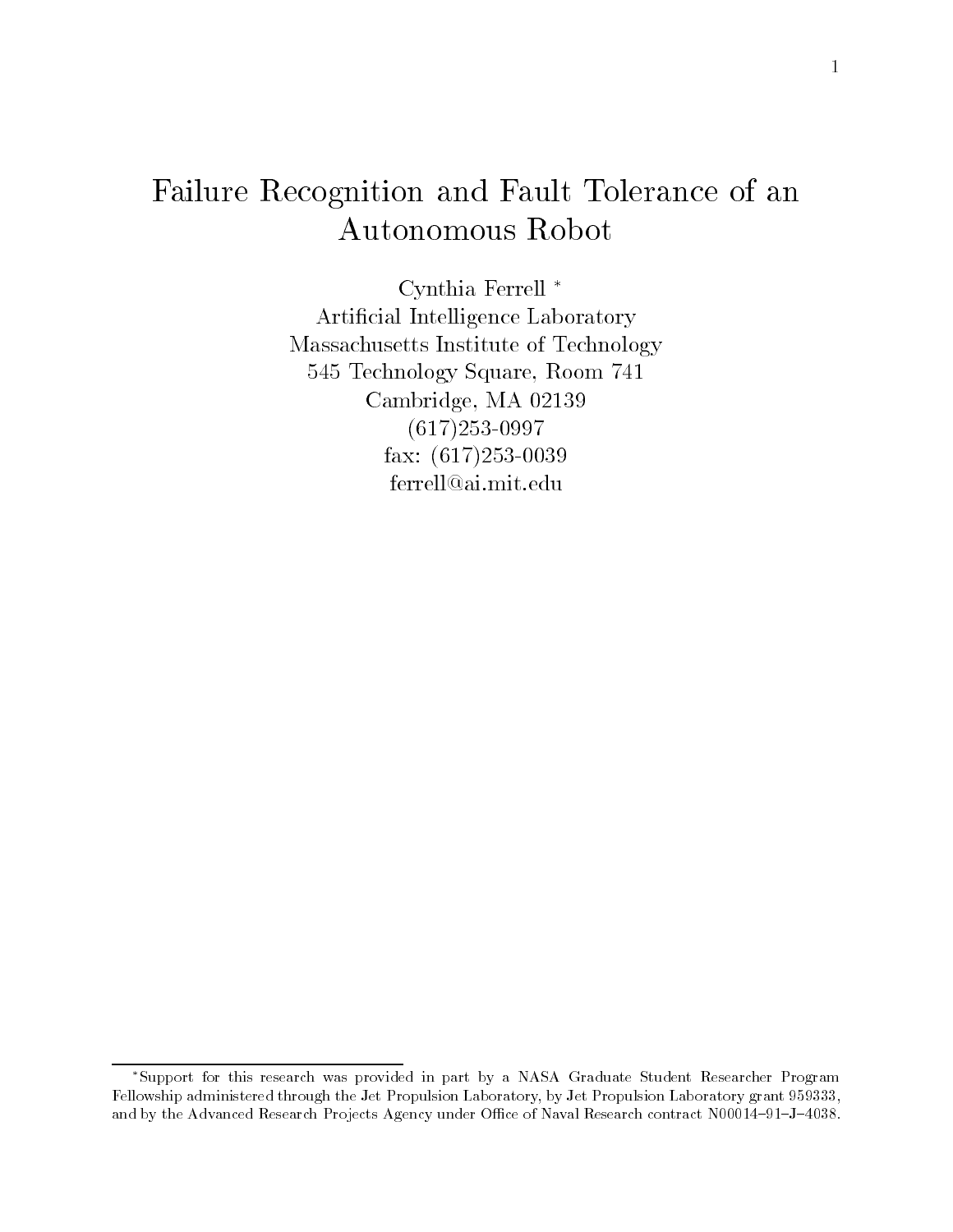### Abstract

The purpose of this paper is twofold The -rst purpose is to present important issues in designing fault tolerant systems for autonomous robots. The second, is to present the fault tolerance capabilities we implemented on our autonomous robot Our approach is characterized by a distributed network of concurrently running processes To tolerate hardware failures, a set of fault tolerance processes are written for each component. These processes are responsible for detecting faults in their respective component, and minimizing the impact of the failure on the robot's performance. By exploiting concurrency and distributedness, the system monitors, detects, and compensates for component failures silmultaneously The capabilities of this system have been tested by physically disabling and enabling the robot's sensors and actuators. The system quickly recognizes and compensates for both minor and severe sensor and actuator failures. It tolerates a variety of sensor failures such as decalibration, erroneous readings, and permanent failures. It also tolerates various combinations of failures such as individual failures, concurrent failures, and accumulative failures. We hope this work will inspire further research in fault tolerant autonomy.

keywords: fault tolerance, failure recognition, autonomous robot, distributed control, legged locomotion, adaptive sensing.

shortened title: Fault Tolerant Autonomy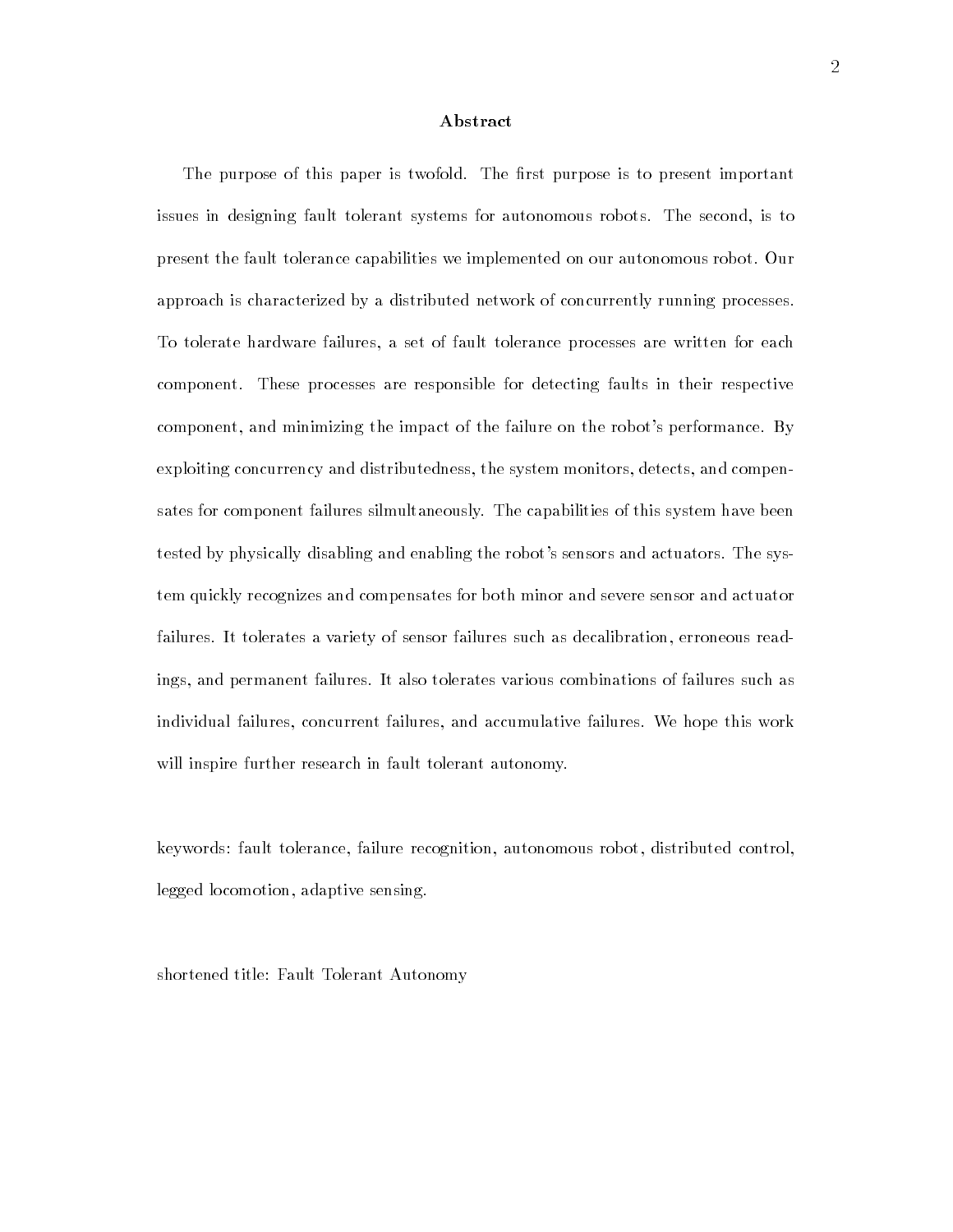#### Introduction  $\mathbf{1}$

Fault tolerant behavior is important for autonomous mobile robots whether their task is grand or mundane. Building autonomous mobile robots capable of performing tasks in environments that are either too dangerous or unsuitable for humans has been a long term goal of the field. For example, research is underway to develop autonomous systems capable of exploring planets (fingle in mitchell its (miles in angles in the state of the state  $\mathcal{A}$ Keirsey Kimple Krozel Rosenblatt - Stuart  These tasks require that the robot perform its task for long periods of time without the luxury of repair when components fail. It is vital to the success of the mission that the robot continue to function effectively despite component failures. For day to day goals, anyone who works with real autonomous robots is familiar with how frequently their hardware fails Sensor and actuator failures are not surprising given how often the robots bump into things, rattle components, snag wires, and stress connectors as they move through their environment It would be nice if we did not have to stop our research to repair the robot every time something fails

#### Hannibal  $\overline{2}$

Hannibal, as shown in figure 1, is a small autonomous robot. It was designed and built under the supervision of Prof. Rodney Brooks in the Artificial Intelligence lab at MIT (Angle  $\&$  $\mathbf I$  , the robot is perhaps the most sophisticated and complex robot for its size  $\mathbf I$  $\mathcal{W}$  and we ight and weights -  $\mathcal{W}$  -  $\mathcal{W}$  -  $\mathcal{W}$  -  $\mathcal{W}$  -  $\mathcal{W}$ , a correspondence in size and over the size  $\alpha$  current currently density and over the correspondence of  $\alpha$ of 5 different types all connected via a local network to 8 on-board computers. The robot's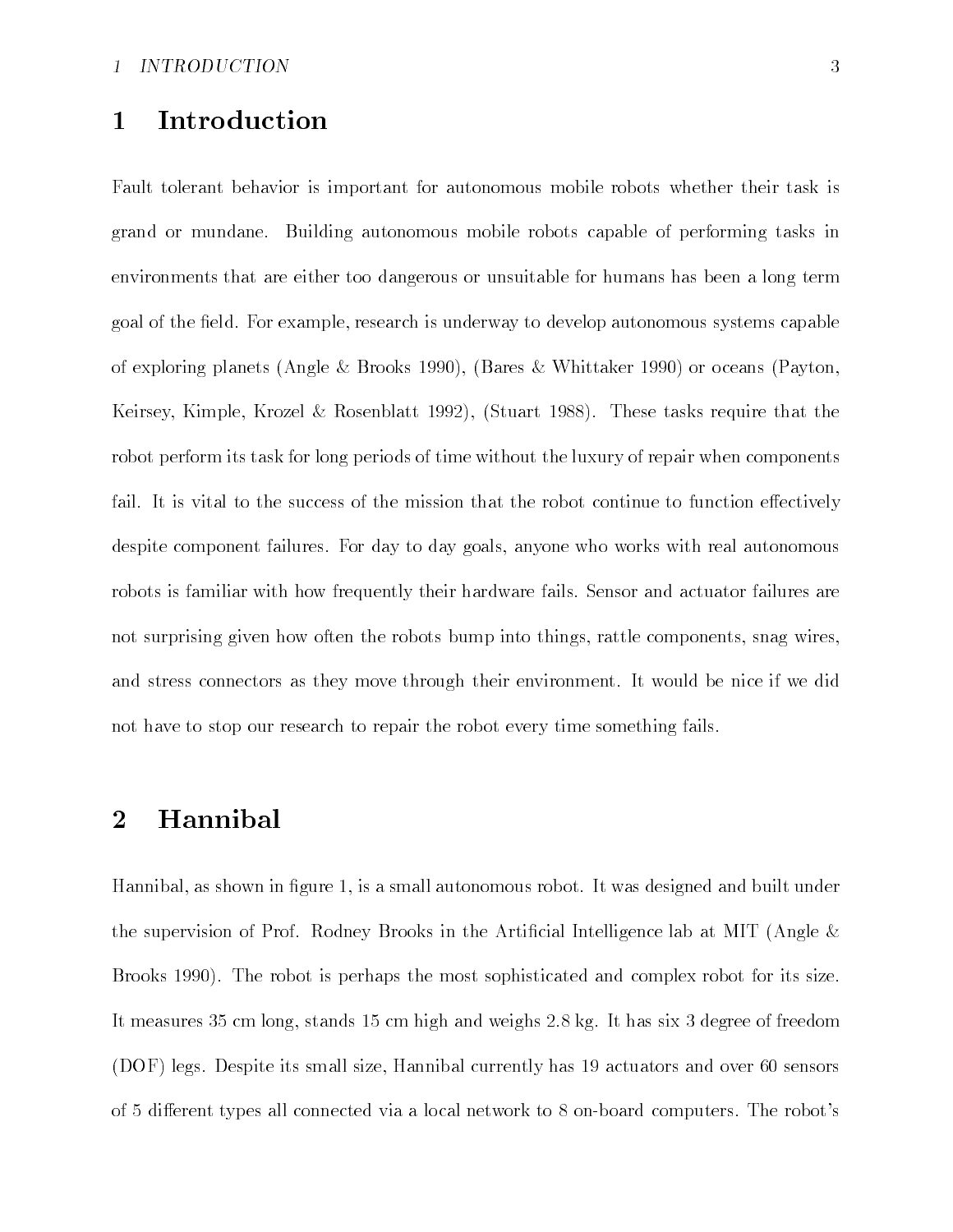### 3

control organization is behavior-based (Brooks 1986). It is programmed in the Behavior Language a front end for the Subsumption Architecture Brooks 

The following types of sensors are mounted on Hannibal

- Leg mounted force sensors these are foil strain gauges that can be used to measure loads on the leg and to detect leg collisions. There is a set of strain gauges for each DOF of the legs.
- Joint angle sensors These are potentiometers that measure the joint angle for each DOF of the leg.
- Joint velocity sensors The joint angle sensors are di
erentiated in analog for each DOF of the leg.
- Ground contact sensor This is a linear potentiometer mounted on the ankle that measures the deflection of the foot as it presses against the ground.
- Inclinometer This sensing unit is made up of a degree roll sensor and a degree pitch sensor

## The Issues

For Hannibal, having many sensors and actuators is a double edged sword. Multiple sensors provide more reliable sensing and a richer view of the world. More actuators provides more degrees of freedom. However, more components also means there is more that can fail and subsequently degrade performance Physical failures can be attributed to either mechanical failure, electronic failure, or sensor failure. Subtle changes in the state of the robot such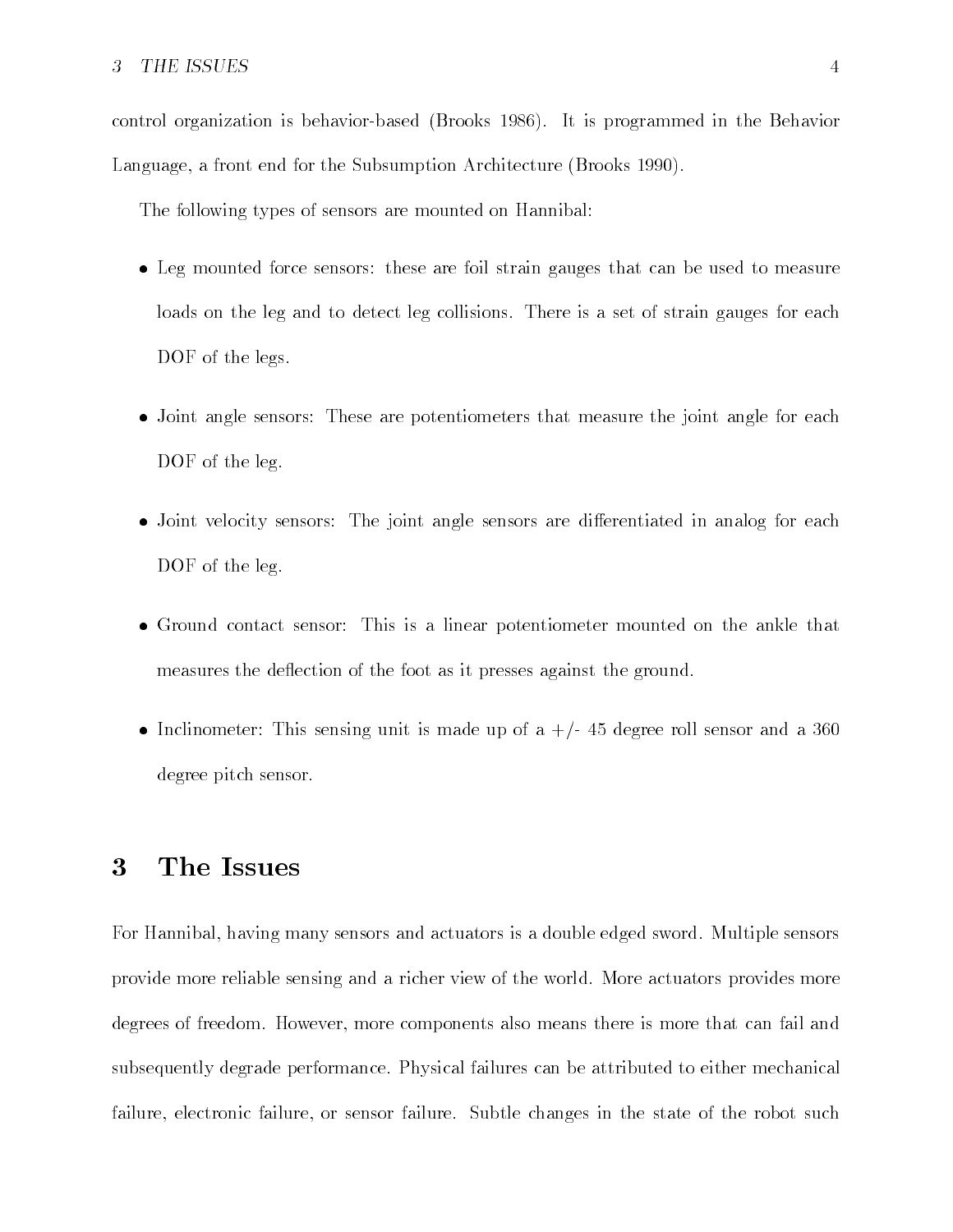as sensor signal drift also degrades performance. Hannibal's task is to locomote in rough and hazardous environments. As it scrambles along, it can be subjected to repeated bumps, snags, and stresses. This places significant wear and tear on Hannibal's hardware. Not surprisingly, components fail or decalibrate over time. These problems require that the fault tolerant network address the following issues

- Fast response time to failures Hannibal operates in a hazardous environment Con sequently Hannibal must detect and remedy failures quickly or else its safety may be jeopardized. This means failures must be detected and compensated for *before* system performance degrades to an unacceptable level
- Graceful degradation of performance Hannibals performance must degrade gracefully as failures accumulate. This requires Hannibal to maintain the highest level of performance possible given the functional state of the hardware
- Access to al l reliable resources More sensors and actuators enhance system perfor mance provided they are functional. Hence, Hannibal should reincorporate the use of repaired components
- Fault coverage The robot can su
er from a variety of failures Failures can be per manent or transient. Some failures have a local effect while others have a global effect on performance. Sensors may decalibrate. Furthermore, the robot should be able to recover from different combinations of failures. Failures can occur individually, concurrently with other failures, or accumulate over time.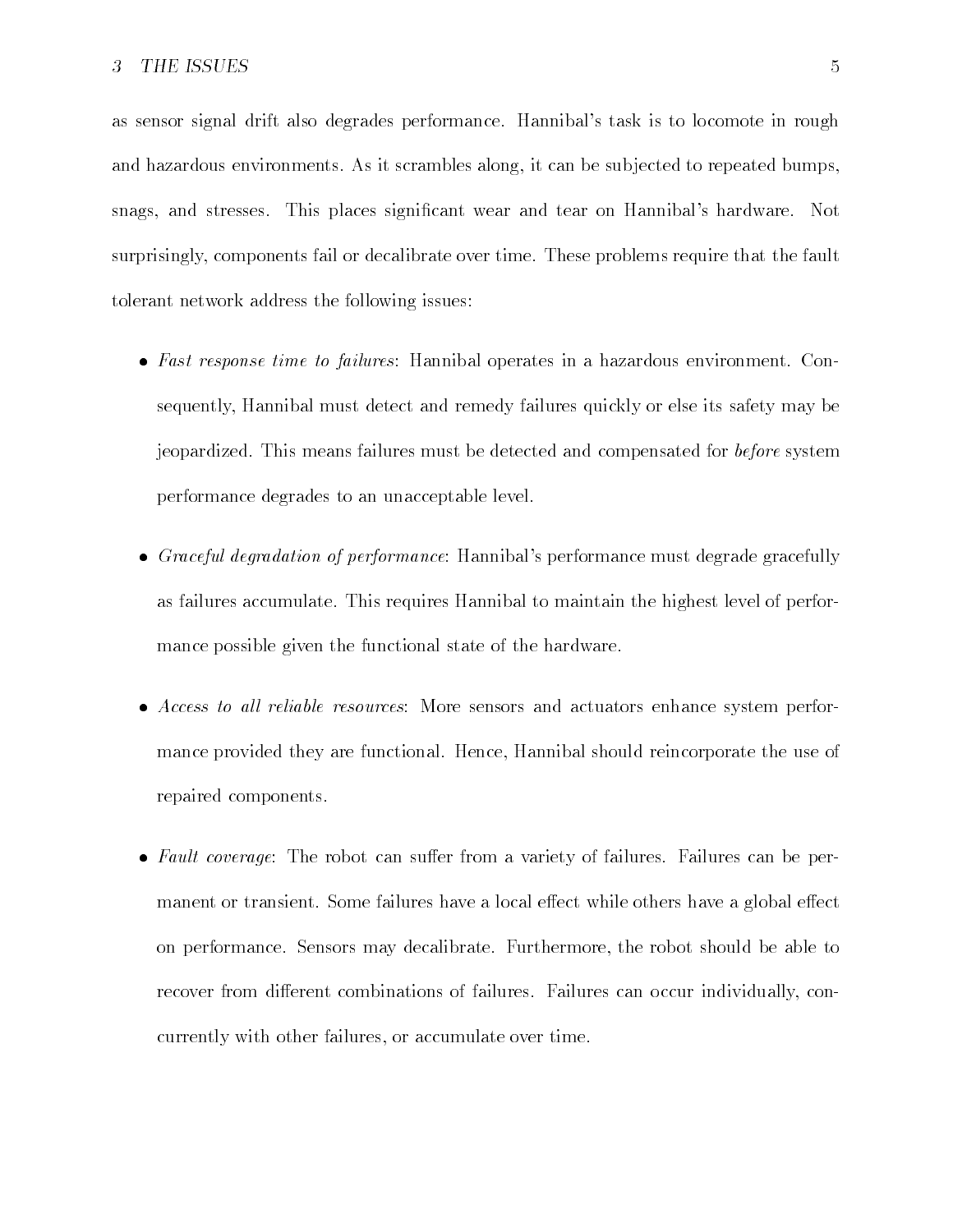#### **Confinement of Errors**  $\overline{\mathcal{A}}$

Sensor and actuator faults affect various levels of Hannibal's system hierarchy. The lowest level is the hardware level, the next level is low level control where sensor information is processed, and the top level is high level control which determines the robot's behavior. Clearly sensor or actuator failures affect the hardware level of the system. Sensor failures affect low level control because they affect the reliability of the *virtual sensors* within this level. The virtual sensors are processes that are responsible for characterizing the robot's interaction with its environment using sensor information Sensor failures may cause the virtual sensor results to be incorrect If this is indeed the case then high level control is also a
ected by sensor failures The high level control uses the results from the virtual sensors to activate the correct behavior at the appropriate time Thus if the results of the virtual sensors are incorrect, then the wrong behaviors will be activated.

It is important to detect and confine errors to the lowest possible level in which they occur. If an error is not confined to the level in which it originated, then higher levels must detect and compensate for the fault. As an error propagates up the levels of the system hierarchy, it a
ects increasing amounts of system state Longer response times to error correction means the error manisfestations become more diverse. Hence, detecting and confining errors to the lowest possible level of the system hierarchy maximizes the effectiveness of the recovery procedures and minimizes the impact of the error on system performance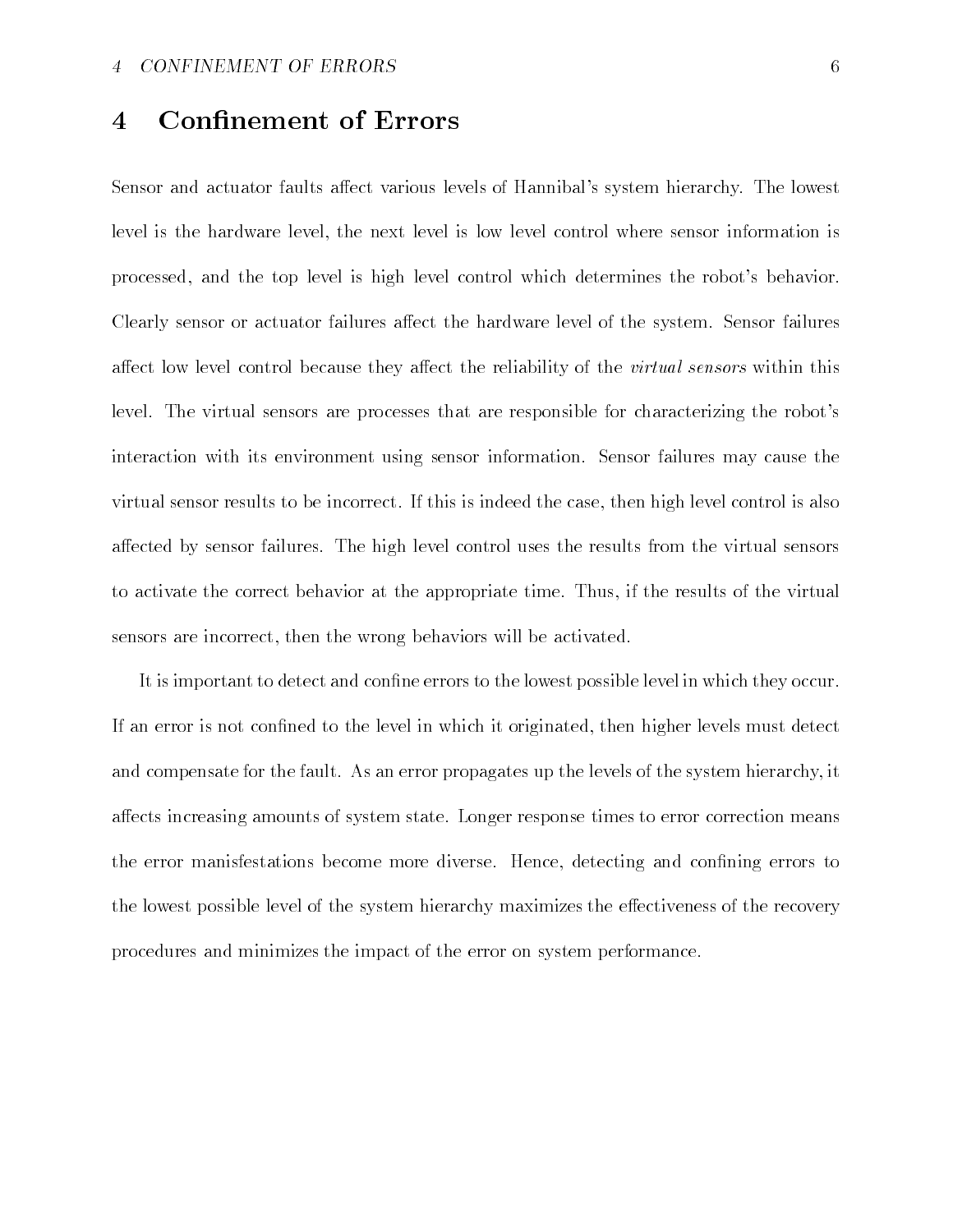#### Levels of Fault Tolerance  $\overline{5}$

Given that hardware failures affect various levels of the system, fault tolerance techniques can be implemented at each level. Below, we present possible fault tolerance strategies for each level, and describe the merits and shortcomings of each method.

#### -Replication of Hardware

We are concerned with sensor and actuator failures, so reliable sensing and actuating hardware is desirable. Replication of hardware is commonly used to enhance hardware reliability. several commercial systems such as Gray (Allen in Section of Section (Allen ), which were the approach to achieve robustness. Replication of processors has been used to achieve fault tolerance in a few robotics applications ((Lin & Lee 1991) and (Kabuka, Harjadi & Younis In Hannibals case this approach would correspond to replicating sensors and actu ators. For a sensing example, multiple potentiometers could be used to sense a particular joint angle An aribitor could gather the joint angle values of each potentiometer and accept the most common joint angle value as correct With this approach hardware failures would be detected and confined to the hardware level of the system hierarchy.

Ideally we could detect, confine, and correct hardware errors at the hardware level. By doing so, the application software need not be alerted to these failures. However, this approach has some drawbacks. First, replication of sensors and actuators is expensive. Second, it assumes that a majority of replicated components are working. Ideally, Hannibal should perform reliably with a minority of functional sensors. Third, Hannibal's size and weight contraints restrict how may sensors and actuators can be mounted on the robot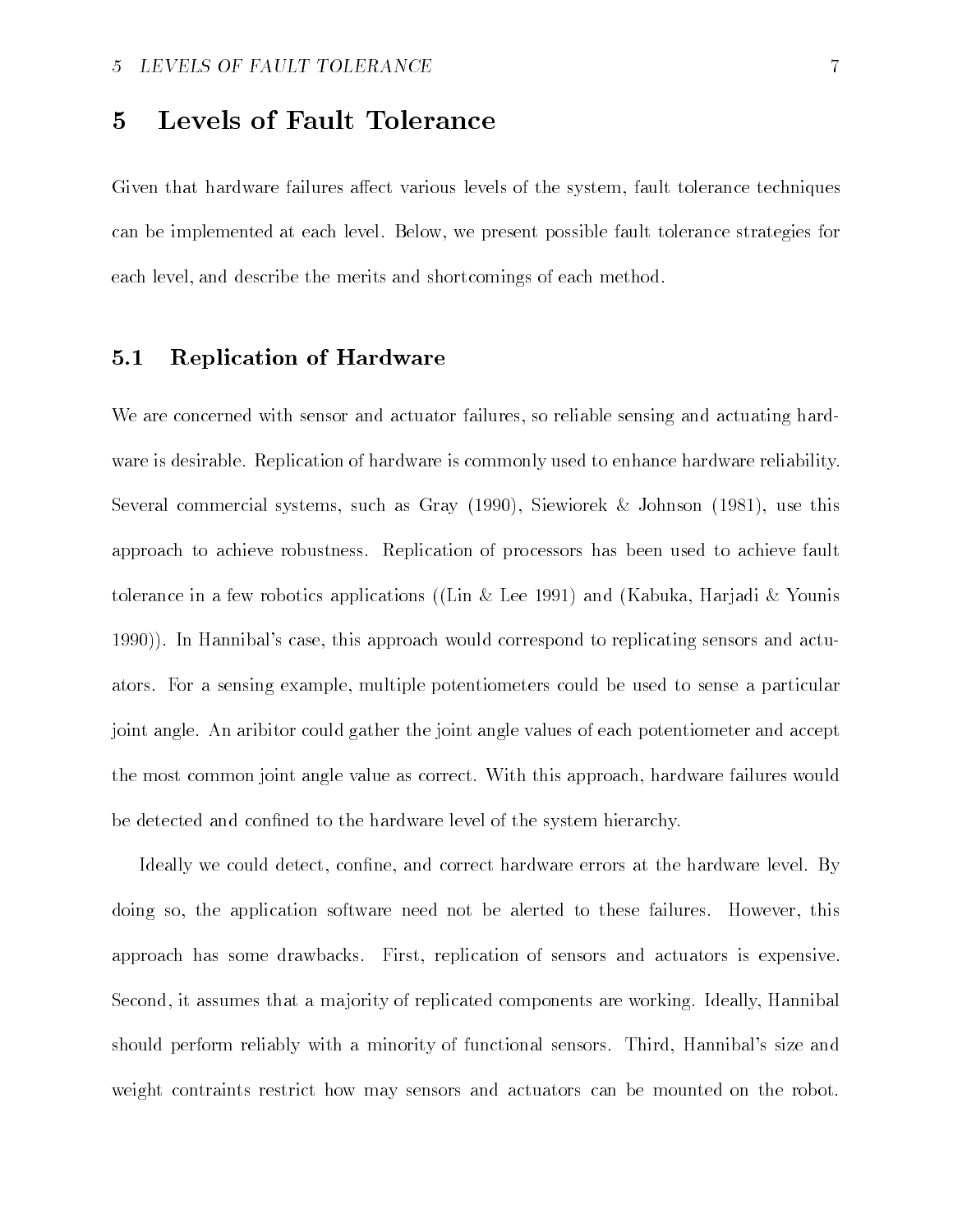Therefore it is impractical to enhance sensing or actuating capabilities on Hannibal by using this approach. However, Hannibal was designed with multiple sensors and actuators that provide complementary capabilites For example Hannibal can use several di
erent sensors to detect ground contact, and it can lose the mechanical function of a leg and still walk. Hannibal's control system must be clever in the way it uses its existing sensors and actuators to compensate for sensor or actuator failures

#### -Redundant Control Behaviors

Fault tolerance techniques using redundant sets of control strategies have been investigated by Payton et al - The redundant strategy approach implements fault tolerance in high level control and addresses high level failures. For example, a high level failure occurs when the robot encounters a situation it was not explicitly programmed to handle.  $\ln$ this approach the controller is designed with redundant strategies to perform a task A performance model exists for each stragety, and a failure is detected if the behavior's actual performance is worse than the behavior's expected performance. If the first strategy tried does not suffice, the controller eventually tries another strategy. The controller goes through its repertoire of strategies until it finds a strategy with acceptable performance instead of unsuccessfully trying the same thing over and over

The redundant strategy approach is not well suited for hardware failures. First, it does not specifically address the cause of the problem, it only addresses the symptoms. It may take several tries before the controller finds a strategy that works. For example, let us say Hannibal has redundant walking behaviors-each behavior implements a different gait. If a leg fails some of these gaits are unstable The redundant strategy approach requires that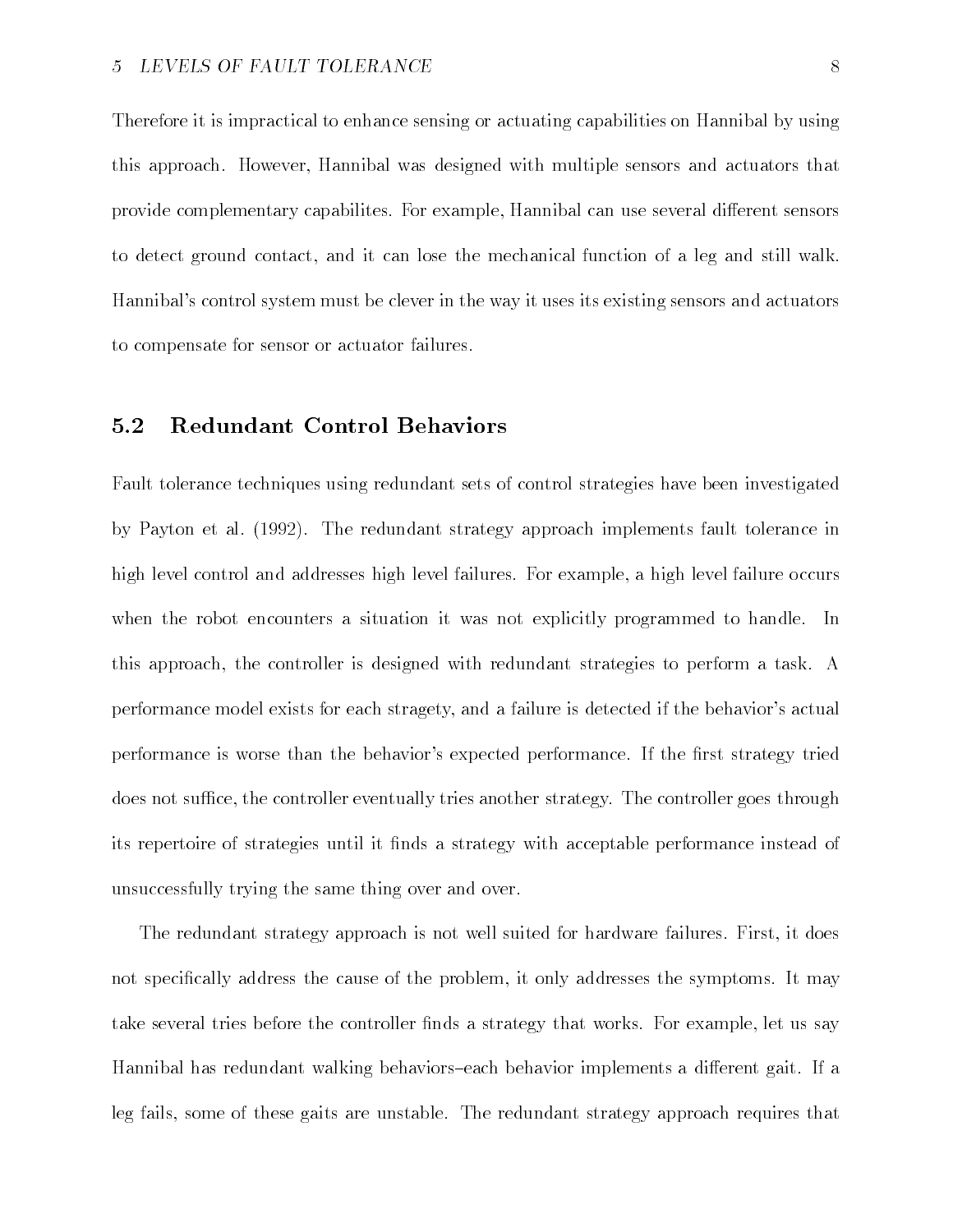Hannibal undergo unstable locomotion until the controller finds a gait that is stable with the loss of that leg. It is more desireable if Hannibal could recognize which leg failed and adapt its gait to specifically address the failure. Second, the redundant strategy approach inherently requires that the hardware errors manifest themselves in the robot's behavior before the control system can detect something is wrong. Thus, the performance of the infected behaviors must degenerate to an unacceptable level before the controller takes corrective action This could be detrimental to a robot that must function in a hazardous environment

#### -Robust Virtual Sensors

Hannibal's controller uses robust virtual sensors to confine hardware failures to low level control Robust virtual sensors are virtual sensors which remain reliable despite sensor failures Recall that the virtual sensors are responsible for characterizing the robot's interaction with its environment using sensor information, and for activating the robot's behaviors. If the virtual sensors give the correct output despite sensor failures then the robot will continue to do the right thing at the right time despite these failures

Robust virtual sensors are appealing because they confine the effect of faults to low level control and prevent errors from infecting high level control. This approach effectively compensates for *local failures*. Local failures (also called non-catastrophic failures) are failures whose effect is confined to the leg on which it occurs. For example, the failure of a leg's ankle sensor is a local failure because it affects that leg's ability to sense ground contact, but it does not affect the ability of the other legs to sense ground contact.

Unfortunately, it is not possible to confine the effects of all sensor-actuator faults to low level control. Some failures affect the behavior of the overall system - we call these failures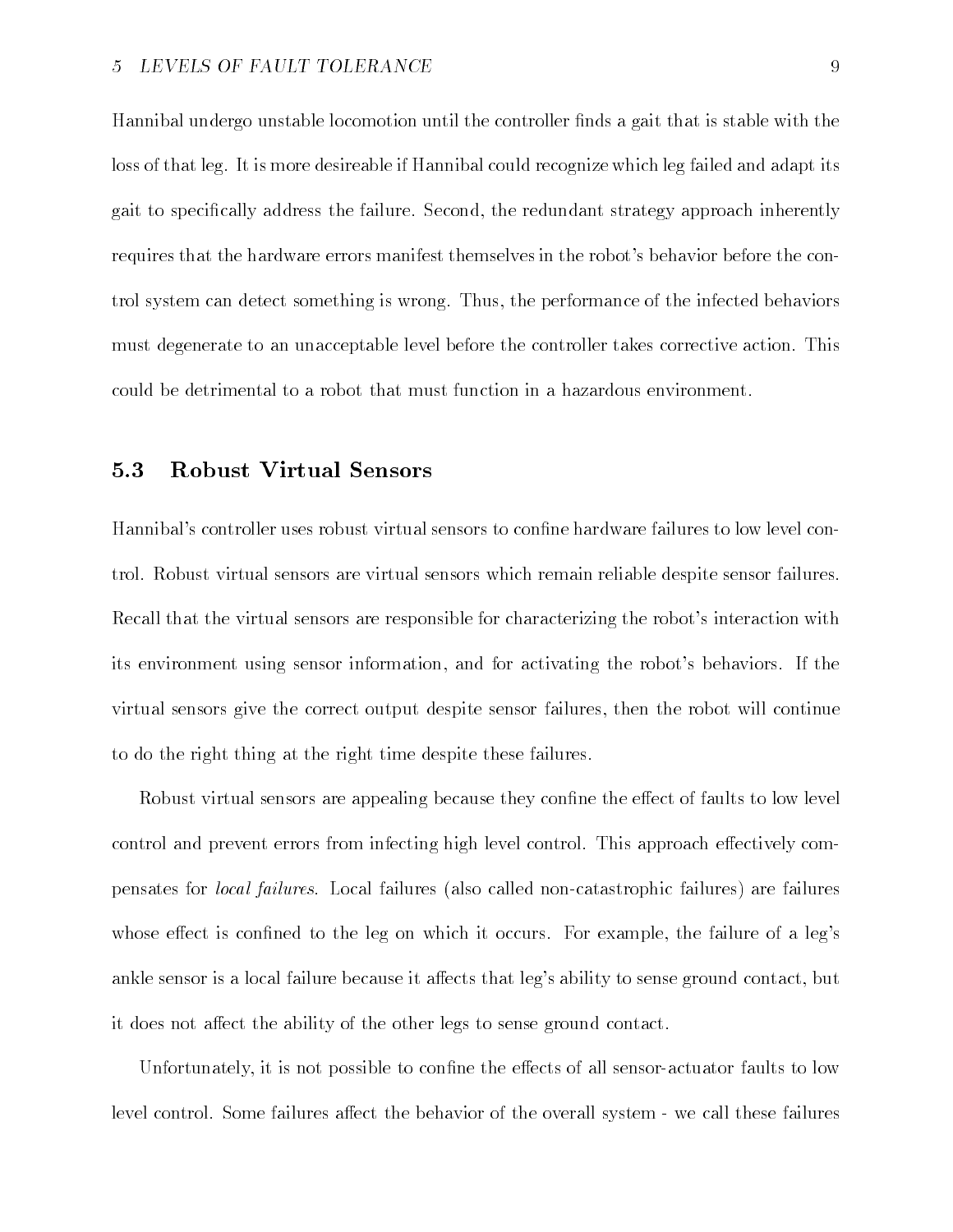global failures. Global failures (also called catastrophic failures) must be compensated for within high level control. For example, if a leg's shoulder actuator fails, then the leg cannot support the body. Consequently, this failure affects the global stability of the robot. The high level control must compensate for this failure by changing the robot's gait so the robot can walk in a stable manner with one less leg

#### 6 Adaptivity vs Redundancy

Hannibal's fault tolerance capabilities are implemented using *adaptive* agents. The use of adaptive agents distinguishes Hannibal's implementation of robustness from other implementations. One adaptive virtual sensor (instead of several redundant virtual sensors) exists per leg for each leg-terrain interaction of interest to the controller. As sensors fail, the adaptive virtual sensors maintain reliable performance by changing how they use their sensor infor mation. For example, when a failure is detected, the appropriate virtual sensors are alerted of the failure and respond by reconfiguring the way they use their sensory information. This entails ignoring the input from the broken sensor and changing the way the virtual sensors use information from the reliable sensors In this manner the virtual sensors use their most reliable sensors to produce the most reliable result. If the failed sensor starts working again, the virtual sensor reintegrates the previously failed component

The approach Hannibal uses to tolerate catastrophic failures also exploits adaptivity instead of redundancy. When a leg suffers a catastrophic failure it cannot be used. High level control must change the gait so locomotion remains stable with one less leg. A redundant approach might involve implementing redundant walking behaviors where each behavior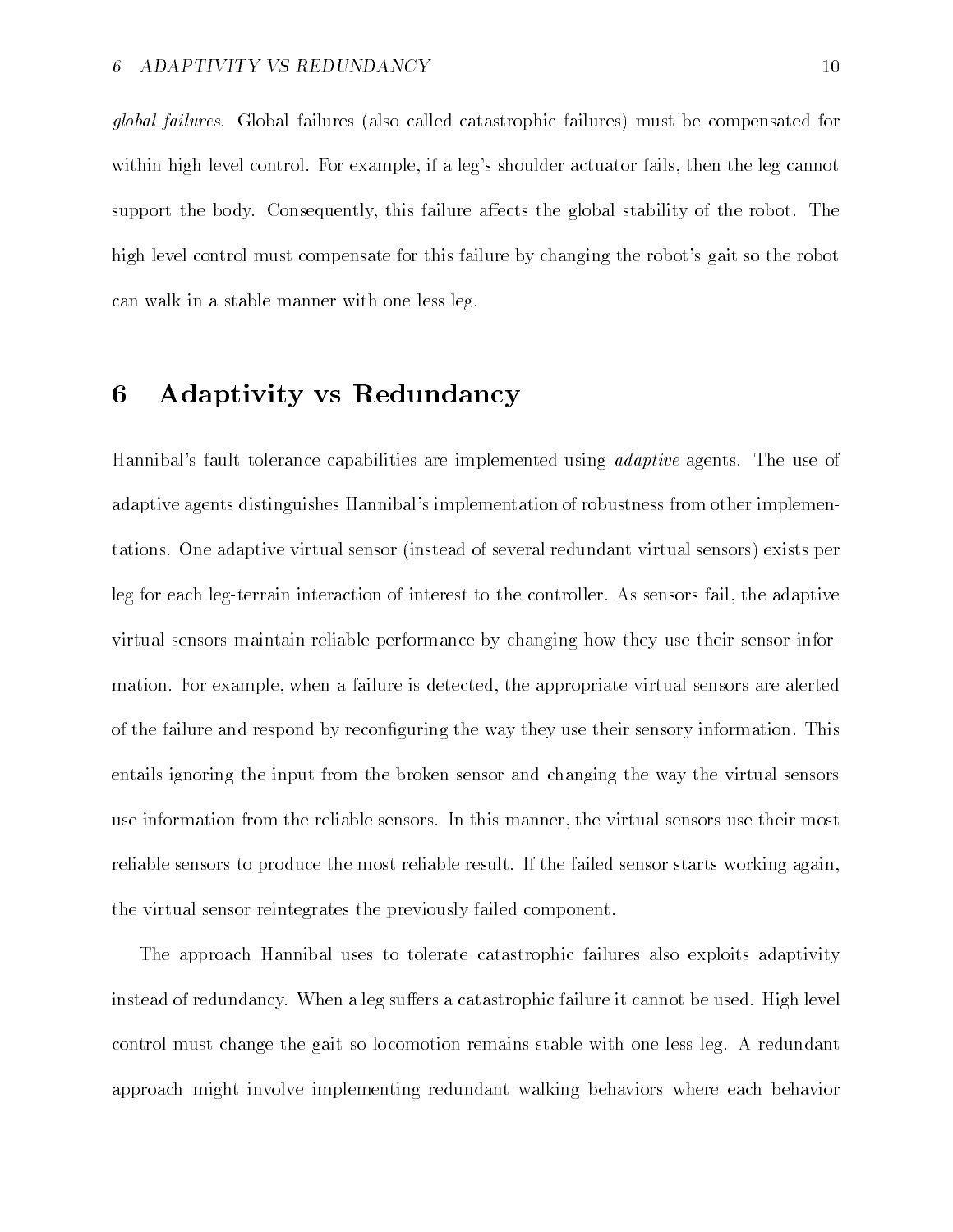exhibits a different gait. This is undesirable because of the extra code space required to implement each gait behavior plus the gait switching mechanism. In contrast, the adaptive approach implements one walking behavior which can alter its gait by changing a parameter Low level control is responsible for detecting catastrophic failures and alerting high level control. High level control is responsible for adapting the robot's behavior so that locomotion remains stable (see (Ferrell 1993) for details).

## Fault Tolerance Network

The following sections describe the distributed network that implements fault tolerance on Hannibal. As with the rest of Hannibal's control system, fault tolerance is implemented with concurrently running processes. Fault tolerance consists of four phases: error detection, masking, recovery, and reintegration. Non-catastrophic faults affect local control. They are detected within the low level network and compensated for within the virtual sensors In this way, these faults do not affect the high level performance of the system. Catastrophic faults unavoidably affect global system performance. They are detected within the low level control and compensated for within the high level control

In the following sections we illustrate Hannibal's fault tolerance processes through an example. The example we use to illustrate tolerance to local failures is a robust *ground* contact virtual sensor Keep in mind that this example is of only one virtual sensor on one leg which uses only a few of the sensors on that leg. Similar processes run concurrently on the same leg to make its other virtual sensors robust as well. The example we use to illustrate tolerance to global failures is a broken shoulder actuator Other processes run concurrently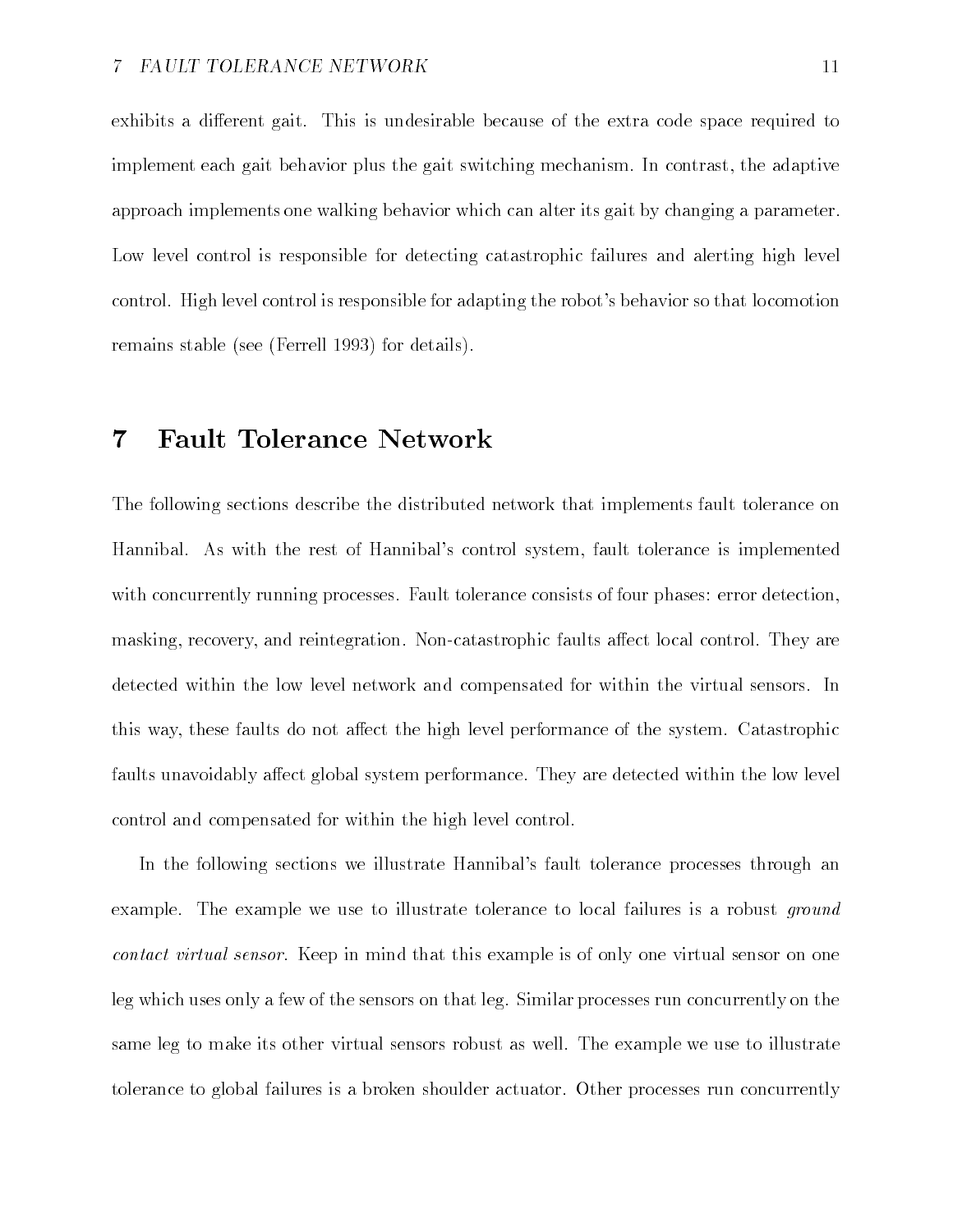on the same leg to tolerate a variety global failures as well The processes mentioned above are replicated for each leg and run simutaneously

We refer the interested reader to (Ferrell 1993) which presents our fault tolerance implementation in more detail as well as the overall control of our legged robot

#### -Detection

The detection processes are responsible for recognizing sensor and acutator failures. Detection is the hard part of the fault tolerance problem because the robot does not know a priori the correct behavior of the sensor Sensor failure recognition is performed using two methods. The first method exploits the context provided by the time history of the leg motion. The robot does not know what the correct sensor behavior is for a given step cycle. However, the robot does know the *plausible* leg motions because the plausible leg motions are the behaviors that have been programmed for the leg. We call the set of plausible leg motions the *model*. If the leg sensors reflect a plausible leg motion, i.e. they agree with the model, then the robot has some confidence that the sensor is working. However, we could still have the case where the robot's sensors do not reflect reality although they reflect a plausible reality For instance a sensor could say the robot is stepping on the ground when it is really stepping in a hole. To overcome this problem, the second method exploits the context provided by complementary sensors If reliable complementary sensors agree with the sensor in question, i.e. they confirm the robot is stepping on the ground, then the system has more confidence in that sensor. The confidence level in a sensor is reflected by a *pain*  $parameter$  affiliated with that sensor. The pain level is the inverse of the confidence level.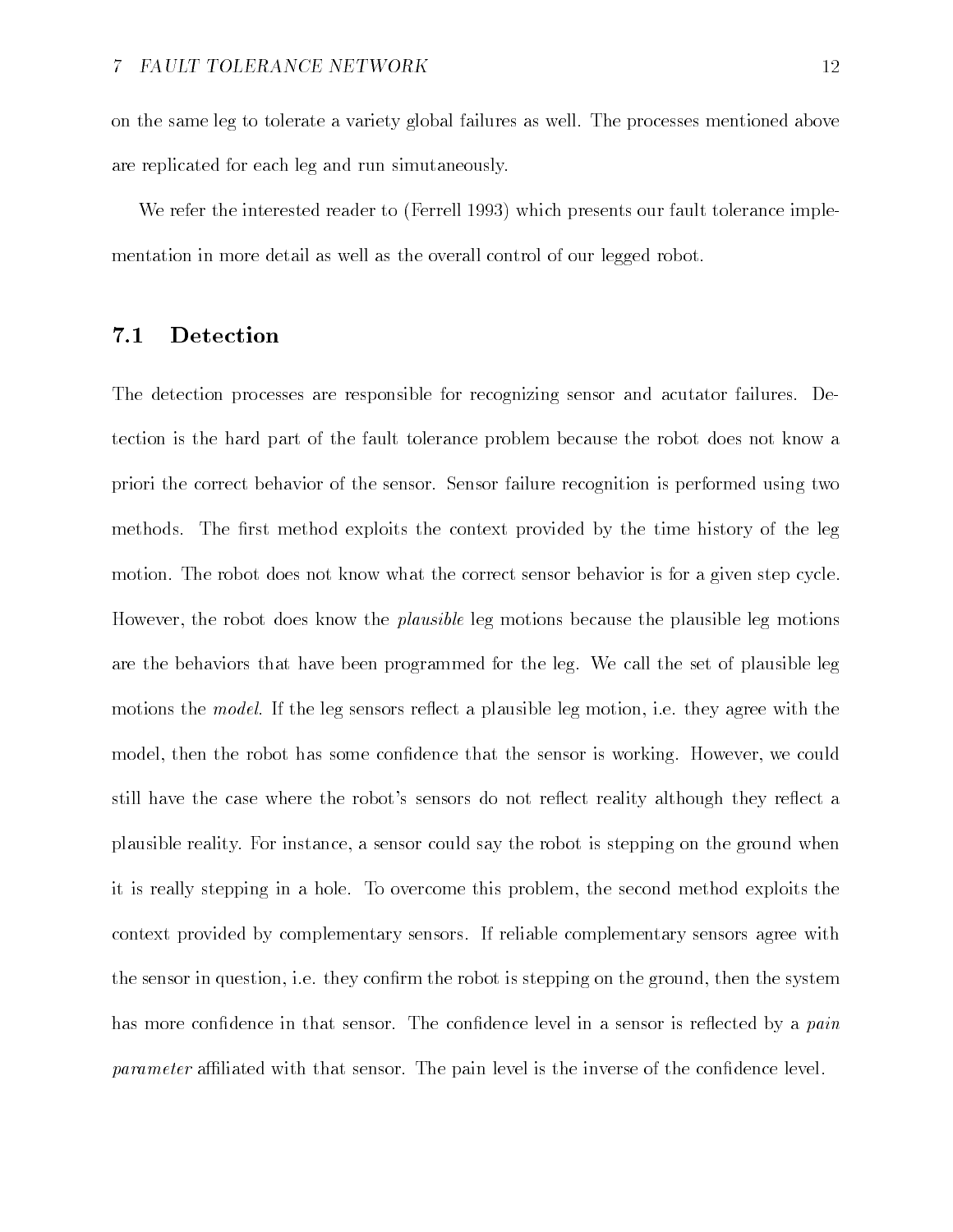### Sensor Model

It is possible to model sensor behavior if the behavior of the leg is known. Rotational potentiometers measure leg joint angle strain gauges measure leg loading and linear poten tiometers measure foot loading. Hence the motion of the leg and the leg's interaction with the environment directly affect sensor output. To model plausible sensor behavior, we first classify the leg behavior in terms of states Each phase of the step cycle is divided into four possible leg states:  $S_{start}$ ,  $S_{middle}$ ,  $S_{end}$ , and  $S_{exception}$ . The  $S_{start}$ ,  $S_{middle}$  and  $S_{end}$  states account for the typical behavior of the leg see gure - The Sexception state accounts for leg-terrain interactions that may occur during that phase but typically do not. For example, during the step phase  $S_{end}$  corresponds to ground contact and  $S_{exception}$  corresponds to stepping in a hole. We assume the leg behaves as programmed (unless a catastrophic failure occurs), so the constraints on the transitions between leg states for each phase of the step cycle are known. A set of sensor values corresponds to each leg state. From this sensor-state relationship, we derive a model for plausible sensor behavior. The sensor model consists of the expected transitions between sets of sensor values given the plausible transitions between leg states The transformation from leg states to sensor values were derived experimentally by observing sensor values as the robot walked through its environment Processes called sensor-state processes) are written for each sensor and classify the sensor's values into leg states

#### $7.1.2$ Monitoring Individual Sensors

Each sensor has a process that monitors sensor performance These processes are called sensor monitor processes and they exploit the context provided by the time history of the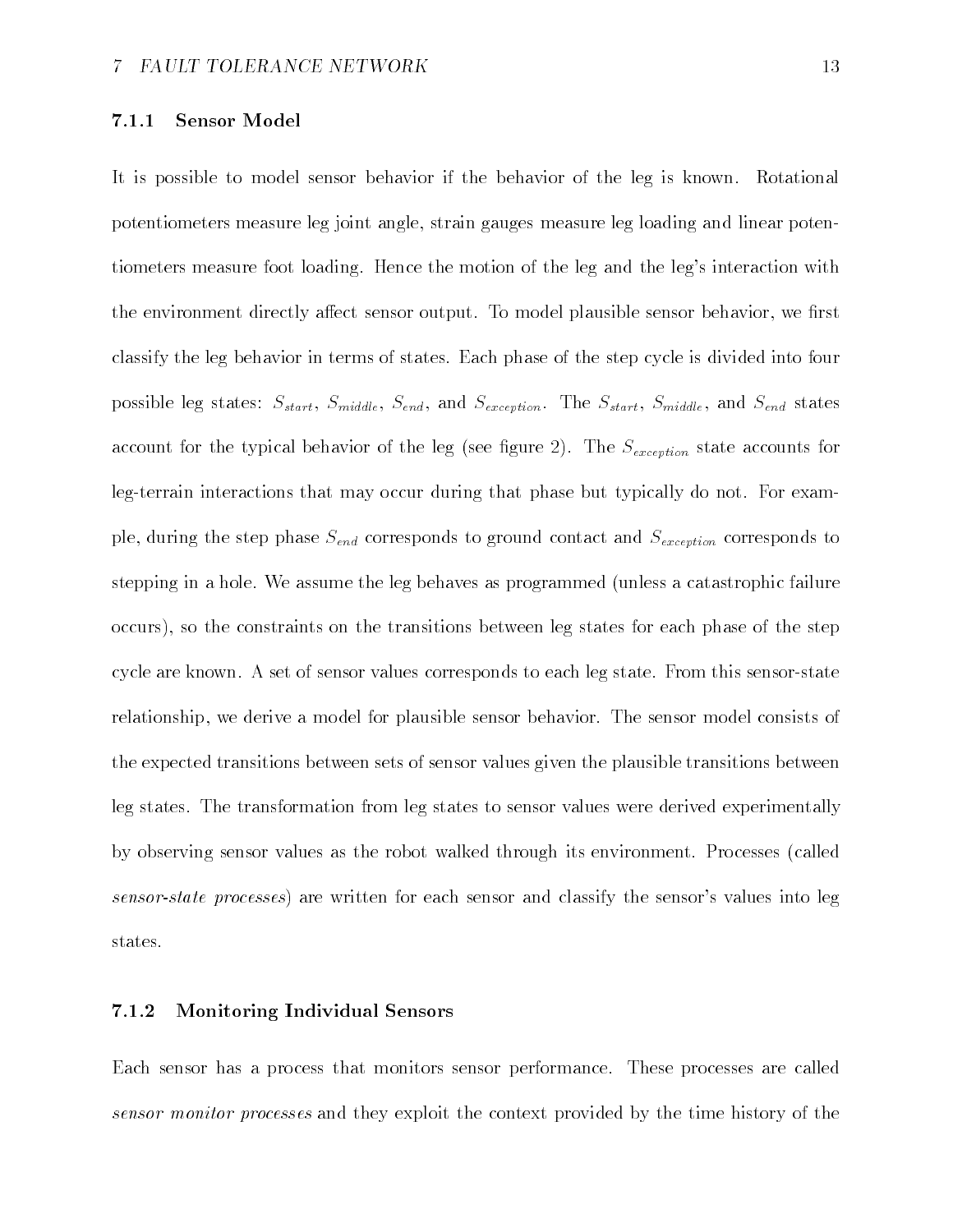leg motion. Each sensor's monitoring process uses the corresponding model of acceptible sensor-state transitions to detect sensor failures. Essentially, if a sensor's behavior does not reflect plausible behavior, then the confidence in that sensor decreases. Each process monitors the transitions between states by recording when each state occurs. The sensor monitor processes check that a timely and sequential transition of leg states is upheld. If the sequential and time contraints of state transitions are upheld, the process inhibits that sensor's pain parameter, otherwise it excites it. Figure 3 presents run-time data for the sensor monitor processes of the vertical force sensor

### Consensus Monitoring of Sensors

Each step cycle phase has a consensus monitor process that monitors agreement between complementory sensors. The sensor-state processes categorize sensor values into leg states; this provides a common measure for comparing sensor behavior The consensus monitor processes use discrepancies between sensorstate values of complementary sensors to detect sensor failures. To do this, each sensor casts votes for the state it thinks the leg is in based on its sensor value The state with the ma jority vote is elected as the leg state Each time a leg state is elected, each sensor's votes are compared with the newly elected leg state. If a sensor voted for the elected state, the consensus monitor process inhibits that sensor's pain parameter, otherwise it excites it. Figure 4 presents run-time data for the consensus monitor processes for the ground-contact virtual sensor.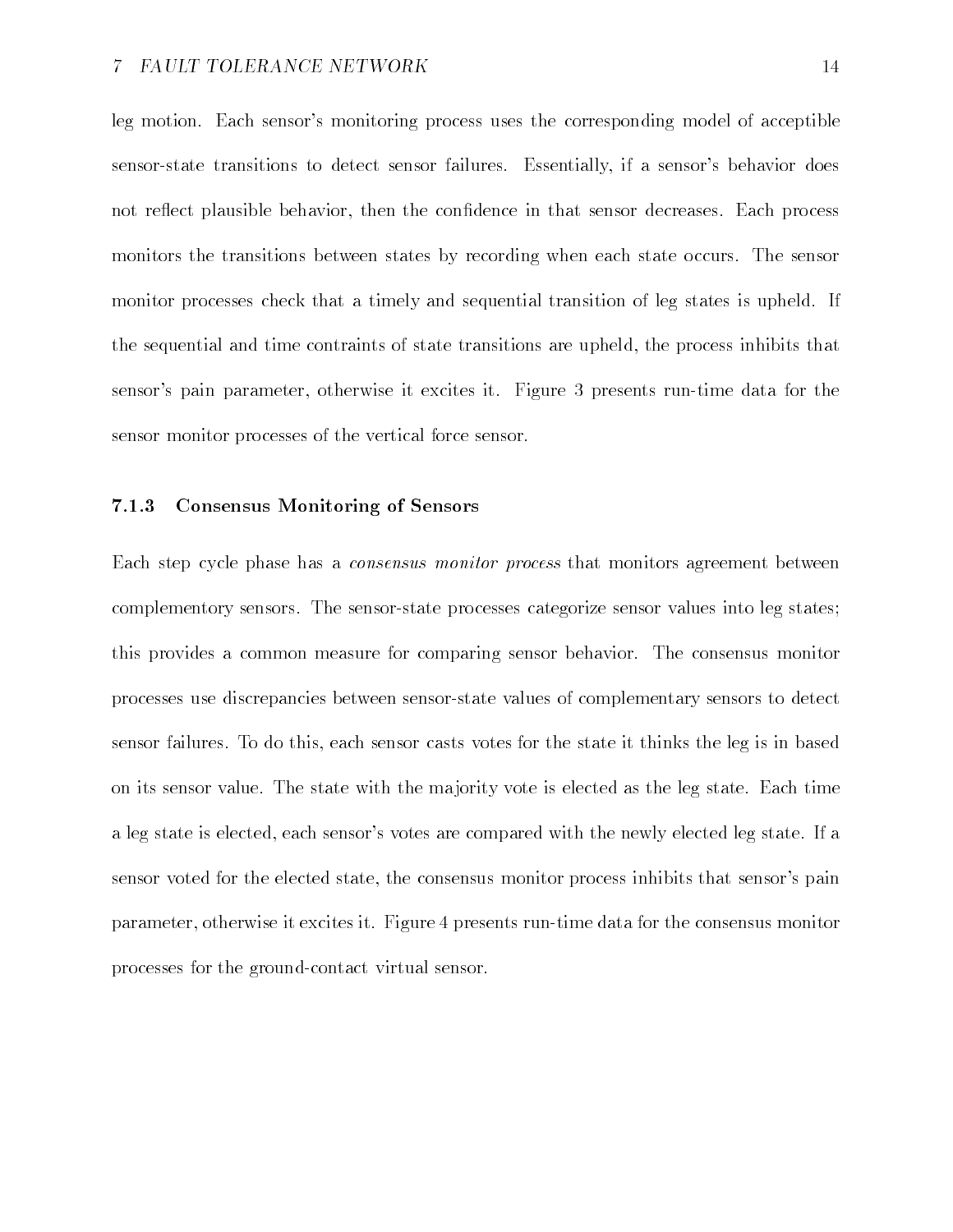### Injury Agents

An *injury agent* for each sensor determines whether the sensor is working or broken by monitoring the sensor's pain level. As described above, each sensor's sensor monitor process and consensus monitor process excite its pain parameter when a discrepancy occurs and inhibit the pain parameter when no discrepancy occurs. The level of the pain parameter increases upon excitation and decreases upon inhibition The injury agent compares the sensor's pain level with a threshold value. If the pain level exceeds the threshold, the injury agent declares the sensor is broken, and when the pain level is below threshold, the injury agent declares the sensor is working. See figure 5.

#### -Masking

The masking processes are responsible for removing the affects of local faults so that these faults do not effect high level behaviors. Masking is performed by the virtual sensors. A minor form of masking is also performed by the consensus monitoring processes The injury agents continually inform the virtual sensors and consensus monitor processes about which sensors are functional or broken. Once informed of a broken sensor, the masking processes within the virtual sensors and consensus monitor processes remove the effects of the broken sensor

To uphold the integrity of the elected leg state, the consensus monitoring processes disregard information from broken sensors. Provided the elected leg state is correct, the consensus monitor processes can detect valid disagreements between a sensor's leg state vote and the actual leg state. However, the wrong leg state could be elected if votes from broken sensors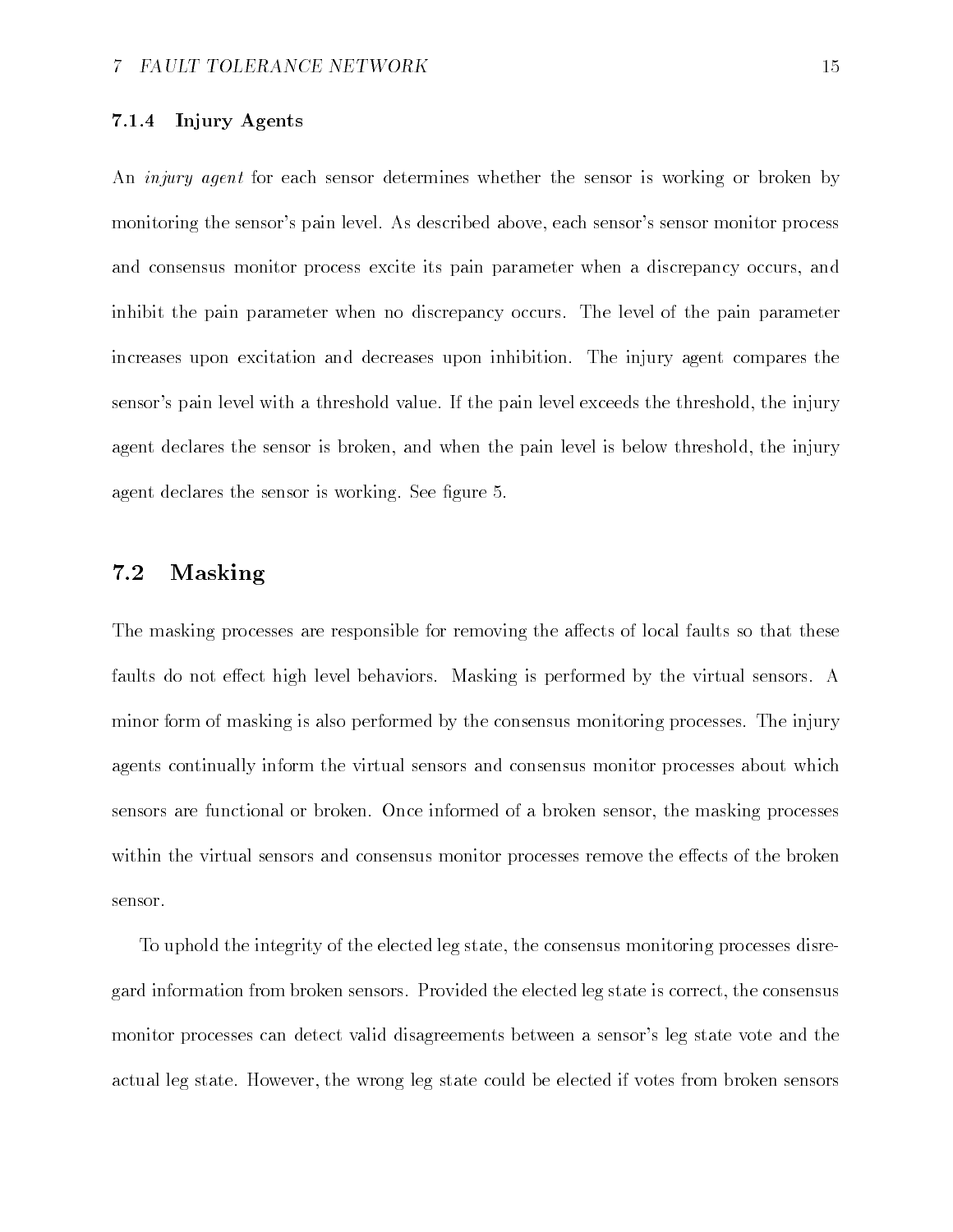are honored. Therefore, if a sensor is faulty, the sensor consensus process removes the broken sensor's votes in the leg state election process. In this way, the leg state is determined only by functional sensors and the result remains reliable despite failures

The virtual sensors mask sensor failures by disregarding information from failed sensors To show how this is implemented, we use the ground-contact virtual sensor as an example (see figure  $6$ ). The ground-contact virtual sensor uses information from the shoulder potentiometer, the ankle displacement potentiometer, and the vertical load strain gauge. Each sensor value is passed through a filter. The filter outputs true if the value satisfies its condition for ground contact, otherwise it outputs false. The filtered results are sent to a decision process that combines these results to determine whether the leg is contacting the ground or not. This process also receives inputs from the injury agent of each sensor. If an injury agent declares its sensor is broken the decision process ignores the broken sensor in computing the output. Consequently the final ground-contact decision is made only by functional sensors. Figure 7 presents run-time data of the masking process performed by a ground contact virtual sensor

#### -Recovery

The purpose of recovery is to return the system to an operational state once components fail The new operational state should have as many of the original resources available as possible and the transition to this new state should have minimal impact on normal system operation. We want the system to recover from transient errors as well as permenant errors. Transient errors result from occasional erroneous sensor values or sensor drift. Permenent errors result from sensor failure. Recovery takes three forms: retry addresses transient errors, dynamic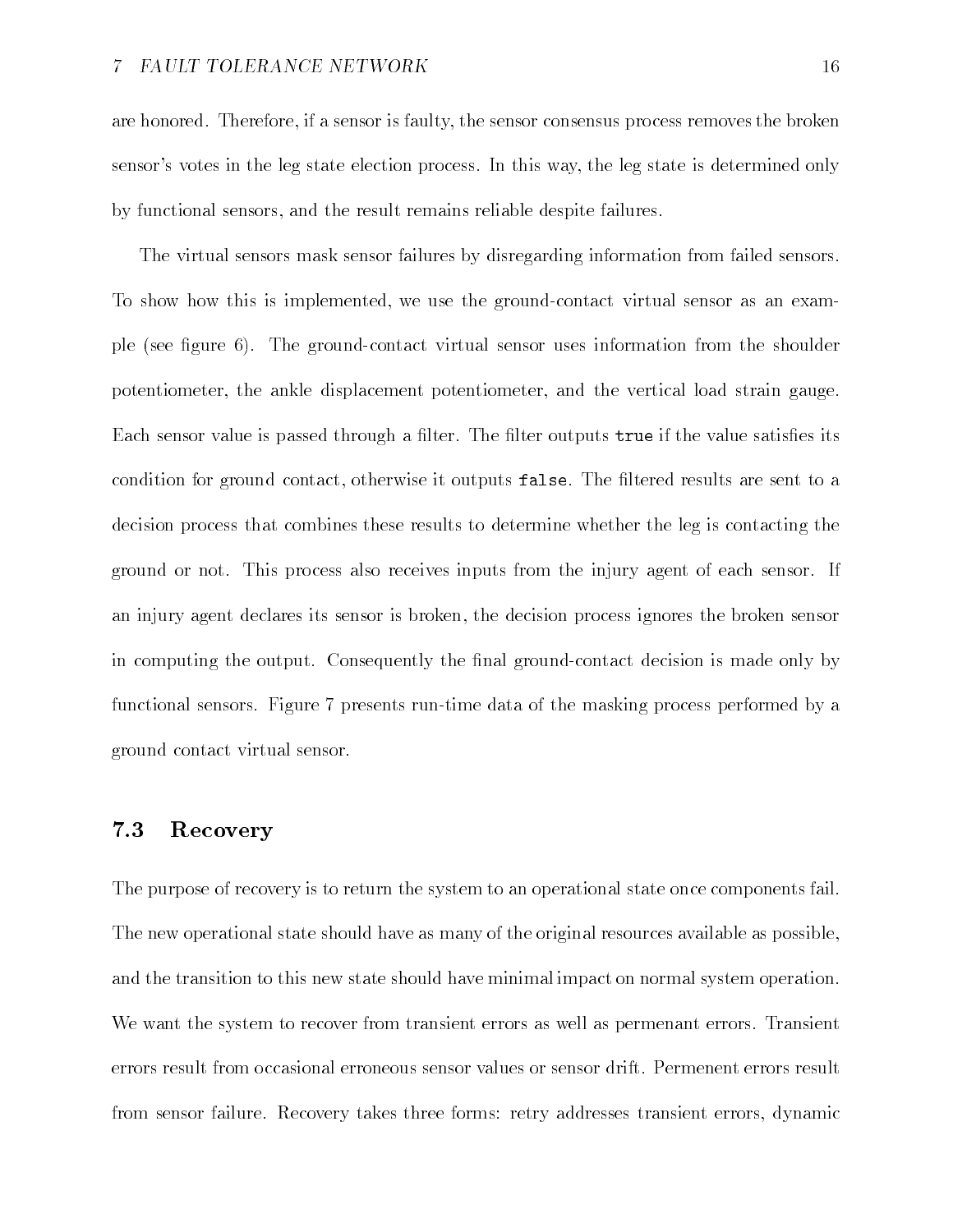recalibration addresses sensor drift, and reconfiguration addresses permanent failures.

### Retry

Transient sensor errors are filtered out by the pain mechanism. In essence, the pain mechanism provides a means for "retrying" a sensor if it produces a bad value. Instead of calling a sensor broken after it produces an erroneous sensor reading the pain mechanism continually adjusts the pain level of the sensor The pain threshold of each sensor is set such that a series of errors must occur before the pain level rises above threshold. However, since the error is transient, the sensor displays normal behavior during subsequent cycles, and the pain level diminishes. In effect, occasional errors are averaged out and carry little weight for determining whether a sensor is functional or broken

### Dynamic Recalibration

Dynamic recalibration processes are written for each sensor. These processes update the reference values used by the sensor model processes These values are used to compute the state transition values for the sensors It is important to deal with sensor decalibration be cause the sensor models become less accurate as the reference values become less accurate The dynamic recalibration behaviors assume sensor gain remains constant; hence any decalibration is attributed to DC offset only. This is a reasonable assumption given Hannibal's leg sensors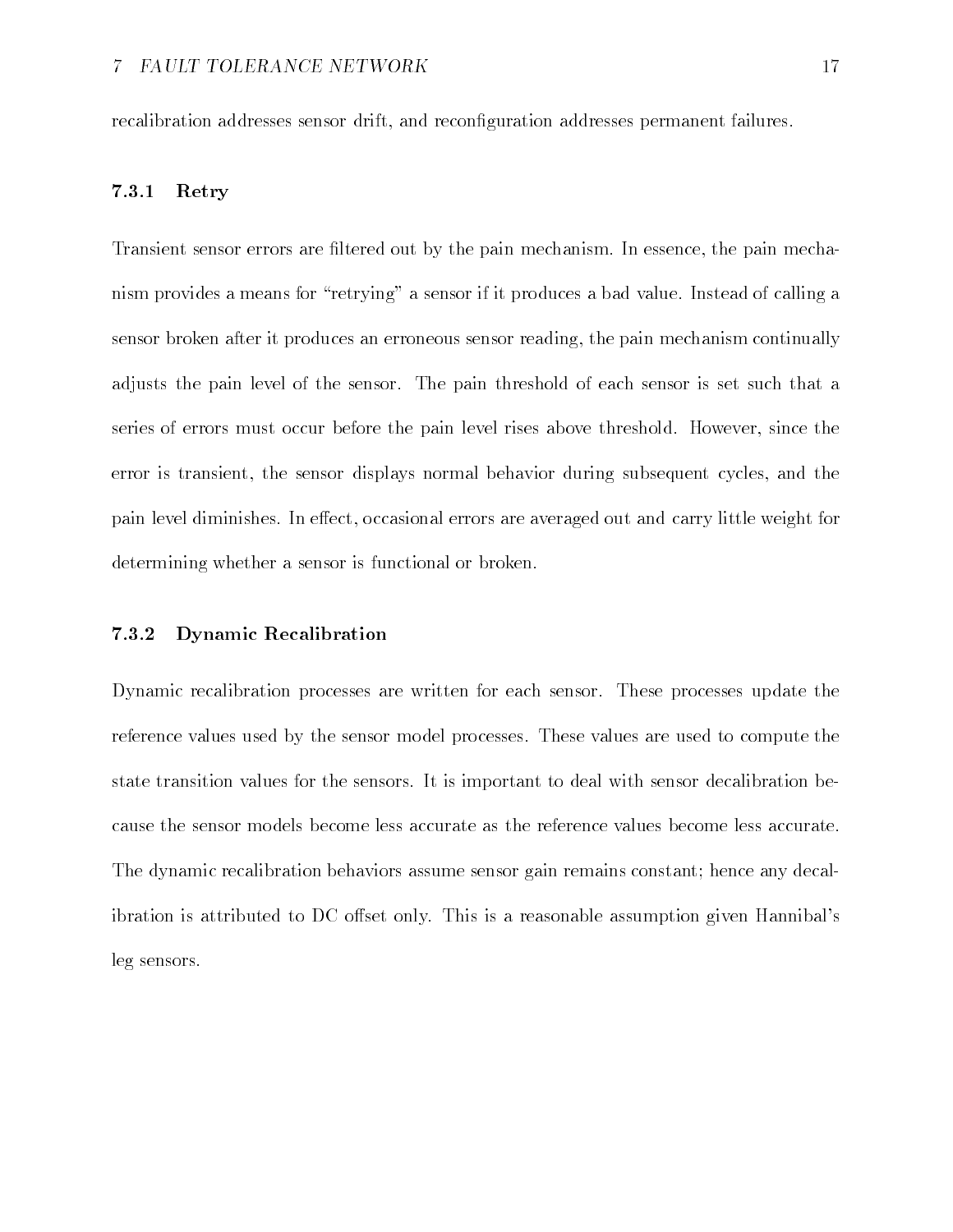### Reconfiguration

As sensors fail we want system performance to degrade gracefully. In fact, we want to maintain the highest level of performance given the functional state of the robot. To accomplish this, the virtual sensors specifically tailor their use of sensor information to minimize the impact of sensor failures on virtual sensor performance Virtual sensor performance consists of reliability and response time. We have found, by experimental means, that virtual sensors perform better as more sensors are used

The virtual sensors can achieve faster response times without compromising reliabiltiy provided sufficient quantity and type of sensors are used. To illustrate this, we look at the ground contact virtual sensor as an example. The ground contact virtual sensor uses information from three types of sensors to ascertain leg loading: shoulder position, ankle displacement, and vertical force. Velocity and position are the only types of information the position sensor provides to determine loading Loading can be inferred from the position sensor when the leg is prematurely stopped above its lowest possible position The force and ankle sensors directly measure loading and do it faster than the position sensor-the leg does not have to stop moving before they signal loading. Thus, if only the position sensor is working, the leg must come to a complete stop in the vertical axis to satisfy the condition for ground contact. However, if a force or ankle sensor is working, the condition for the position sensor can be relaxed so that it is satisfied sooner. In this case, the position sensor satisfies the condition for ground contact if either the downward velocity is sufficiently small or zero. Similarly, if all sensors are working, the conditions for the force and ankle sensors can be relaxed as well. Hence, the response time of the ground contact virtual sensor can be sped up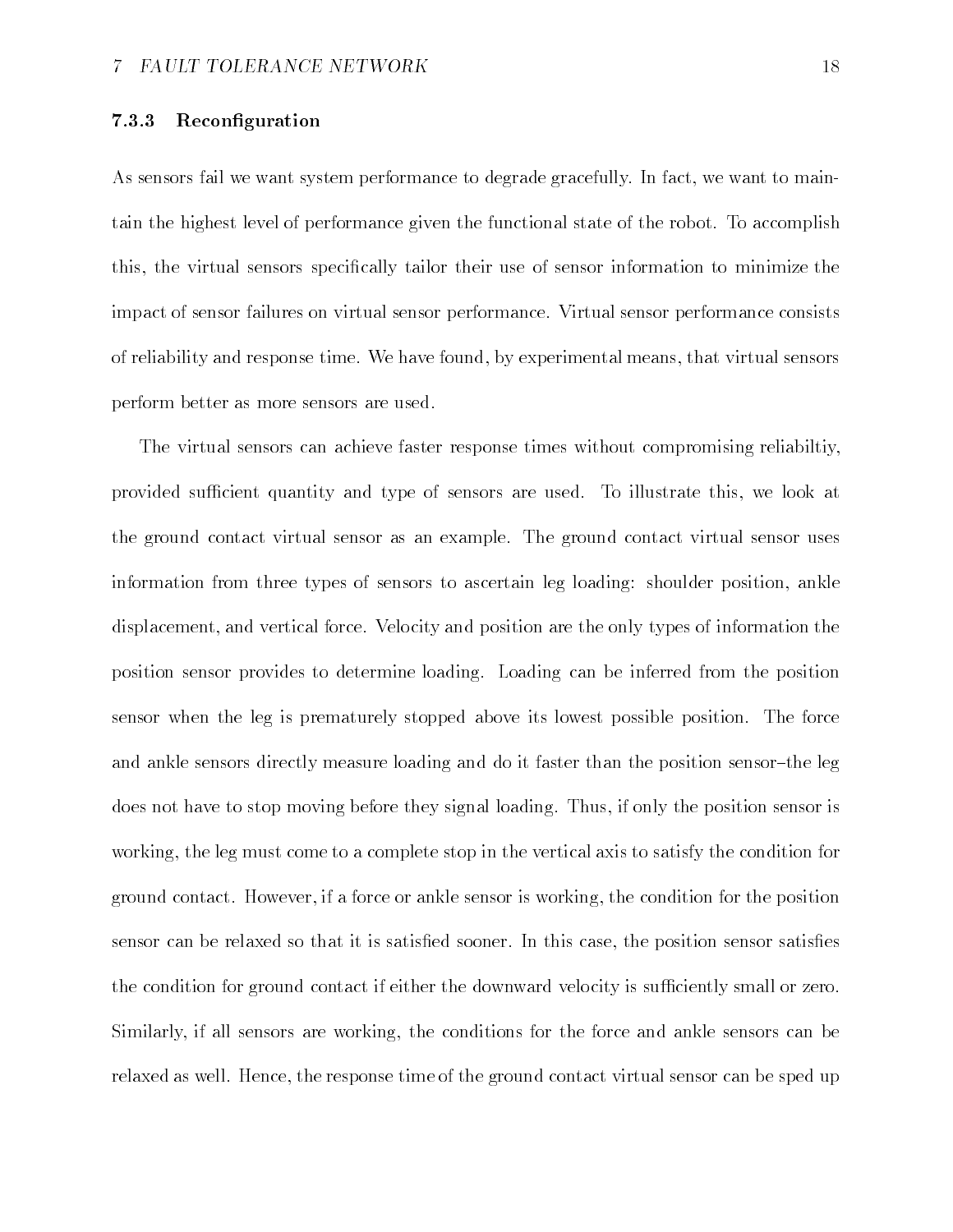if more sensors are used without compromising reliability Figure  presents our results for how performance relates to the number of sensors used for a ground contact virtual sensor

#### -Reintegration

The robot's performance is enhanced if more sensors are used. The purpose of reintegration is to reincorporate repaired sensors so the robot uses the maximum number of reliabile sensors Repaired sensors are sensors that were previously faulty but behave well again Reintegration is useful if a sensor is broken and then fixed, or if the sensor was incorrectly classified as broken. In either case, we call a sensor "broken" if its pain level is above threshold, and we call it "repaired" if the sensor's pain level rises above threshold and then lowers below threshold

Both the sensor monitor processes and sensor consensus processes induce reintegration of repaired sensors (figure 9). They accomplish this by inhibiting the pain parameter. If a failed sensor exhibits normal behavior, the sensor's behavior agrees with the modeled behavior again Consequently the sensor monitor process inhibits the pain parameter Similarly if a failed sensor exhibits normal behavior, the sensor behaves in consensus with other functional sensors again. Consequently, the sensor consensus process also inhibits the pain parameter. Eventually, the sensor monitor process and sensor consensus process lower the sensor's pain level below threshold. Once this occurs, the sensor's injury process tells the virtual sensors that the sensor is working. The virtual sensors respond by reincorporating the repaired sensor in computing their output. Hence, the influence of the repaired sensor is reintegrated into the control system Figure , we reflect the anti-order results for reintegration of the ankle  $\mathcal{E}$ sensor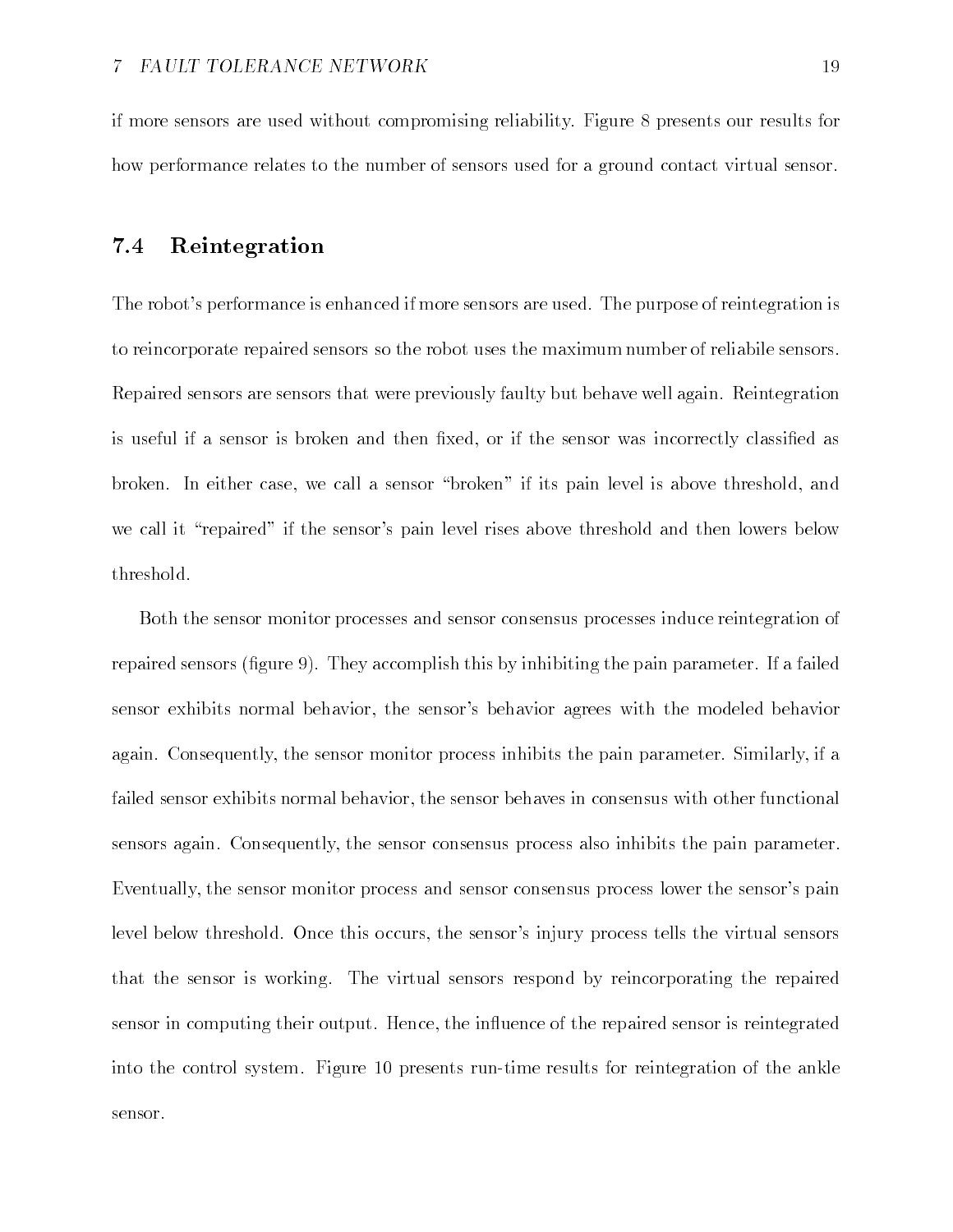#### -Catastrophic Failures

Global failures are detected in low level control, but must be compensated for in the high level control. Hip actuator failures, hip potentiometer failures, shoulder actuator failures, and shoulder potentiometer failures are global failures. These failures effectively prevent the leg from behaving as programmed. This is obviously the case if an actuator fails. If a joint angle potentiometer fails, the servo processors have no way of knowing the positional error, so they cannot servo the actuator. In the event of a global failure, the leg is rendered not usable, so the robot must modify its behavior to function with fewer legs.

### Detection

Global failures are detected by the same processes used for detecting local failures. Potentiometer failures are found using their respective sensor monitor process and consensus monitor process Actuator failures are inferred through concurrent failure of sensors whose behavior depends on that actuator working Once an actuator fails all dependent sensor models are invalid. Consequently, the corresponding sensors look as if they have failed even though this may not be the case. If the shoulder actuator fails, for example, the ankle sensor, vertical loading sensor, and shoulder position sensor all appear broken to the monitoring processes (figure  $11$ ). Once a global failure occurs, it is irrelevant whether the local sensors appear broken because the leg is not usable anyway. The detection of global failures can be reduced to detecting potentiometer failures only because the monitoring processes detect joint angle potentiometer failures when either type of global failure occurs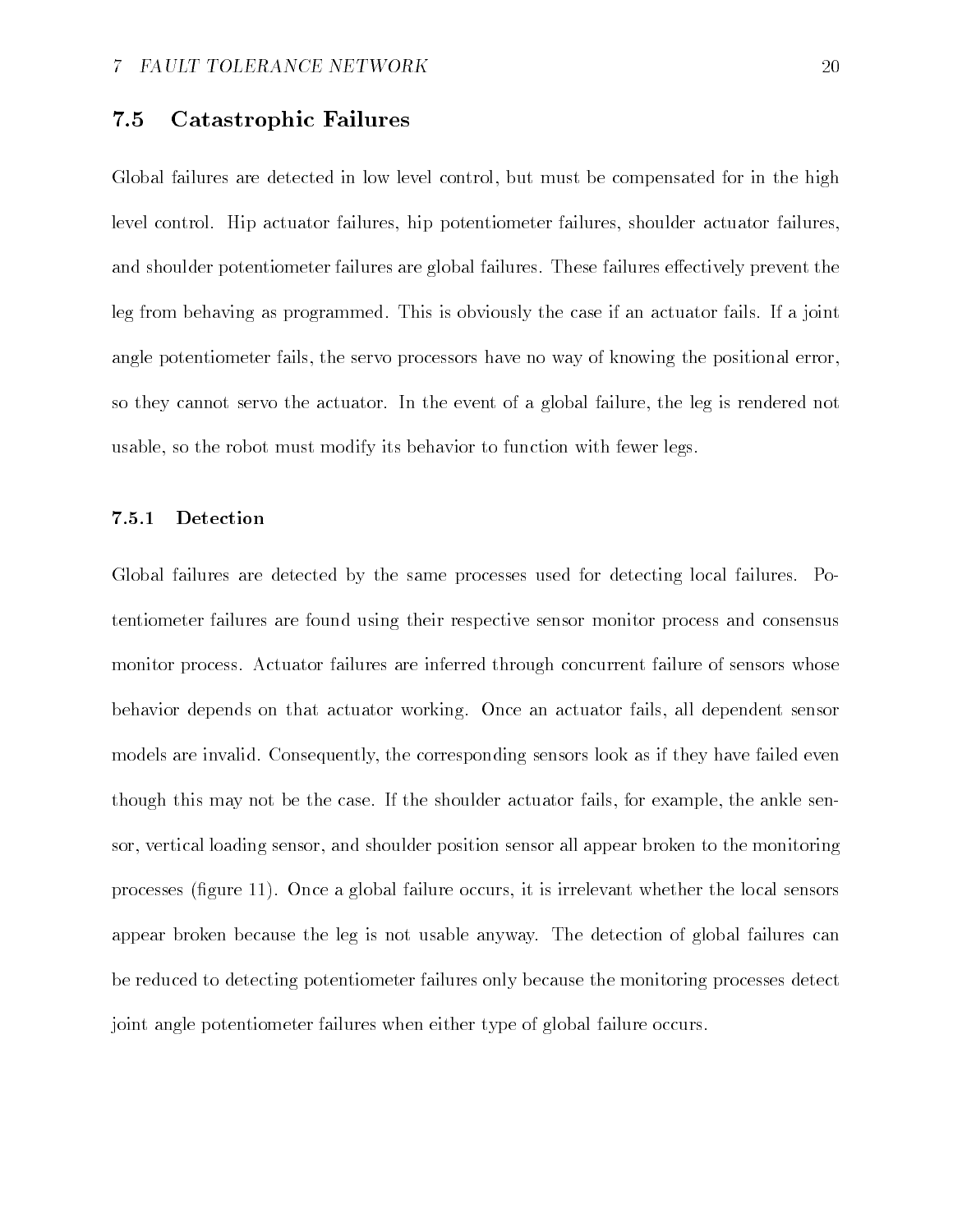### Masking

Once a leg fails, the output of its ground-contact virtual sensor is not valid. The groundcontact virtual sensors of the stepping legs influence when the next step cycle occurs. Each recovering leg inhibits the supporting legs from proceeding to the next step cycle until it attains ground contact. Thus, it is important to mask the effect of non-valid ground-contact virtual sensors or else they may adversely affect the robot's gait. To prevent this from happening, the output of the ground-contact virtual sensor defaults to ground-contact  $=$  $\mathbf{v}$  as the extraction regularization is given by doing so the extendion of reducing  $\mathbf{v}$  and  $\mathbf{v}$  and  $\mathbf{v}$ sensors on the robot's gait is removed.

### Recovery

Given a global failure, high level control agents compensate by lesioning the broken leg. Each leg has a lesion mechanism which is responsible for lesioning the leg once it suffers a global failure. Within high level control, each critical potentiometer has a leg-pain parameter and a leg-injury agent associated with it (figure  $13$ ). Each leg-injury agent receives messages from its corresponding low level potentiometer injury agent every second If a message indicates the potentiometer is broken, the corresponding leg-injury agent excites the appropriate leg-pain level. The leg-pain level automatically decays every three seconds. If a leg-pain energy level rises above the lesion threshold, the corresponding leg-injury agent activates the lesion behavior The lesion behavior disables the leg and adopts a gait that is stable without the use of the damaged leg (figure  $14$ ). The lesion behavior is described in (Ferrell 1993).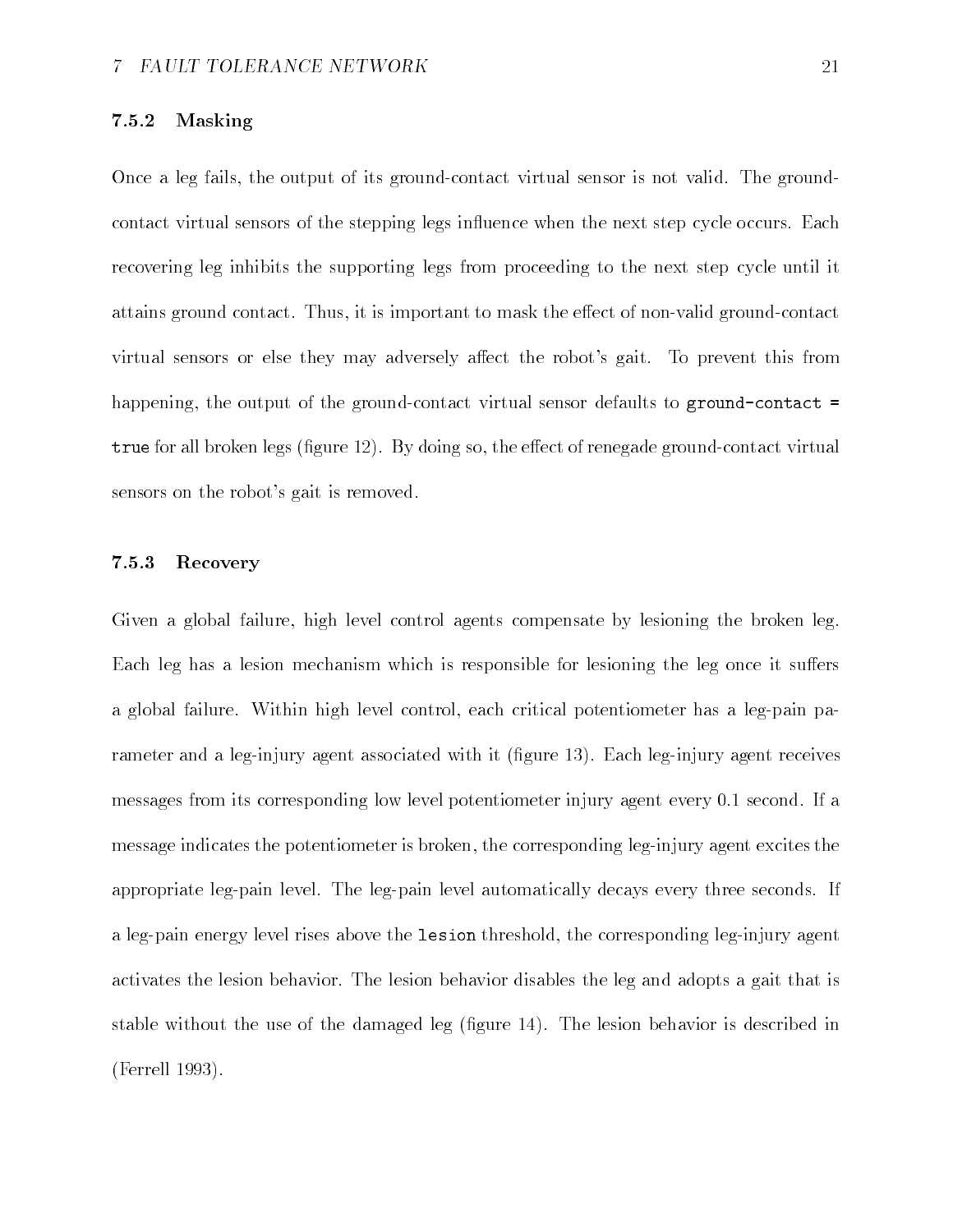### Reintegration

If the broken leg is repaired or the leg was wrongly determined to be broken, high level agents reintegrate the leg. This is accomplished by occasionally testing the leg to see if it is functional again Leg reintegration is performed by the lesion mechanism After the leg pain level rises above the lesion threshold, the leg-injury agent is prevented from exciting the leg-pain level. Consequently, the leg-pain level decays slowly back towards zero. When the leg-pain level lowers to the retry threshold value, the system tries to use the leg and the leg-injury agent is allowed to increase the leg-pain level (figure  $15$ ). If the leg is still broken the leg-pain level raises above threshold, and the process repeats. If the leg works the next time it is tested, the leg-pain level decays to zero. Once this happens, the system acknowledges the leg is functional again, de-activates the lesion behavior, and resumes using the leg

#### 8 Performance

#### -Tests

Several tests were conducted to determine the system's response to various types and combinations of failures. The tests involved inflicting the desired fault and observing its effect on the robot's behavior while the robot walked through its environment. We tested sensors with a local effect and sensors with a global effect. Permanent sensor failures were inflicted by disconnecting the power, ground, or output wires to the sensors. Broken wires are the most common cause of permanent sensor failure on Hannibal. Sensor decalibration was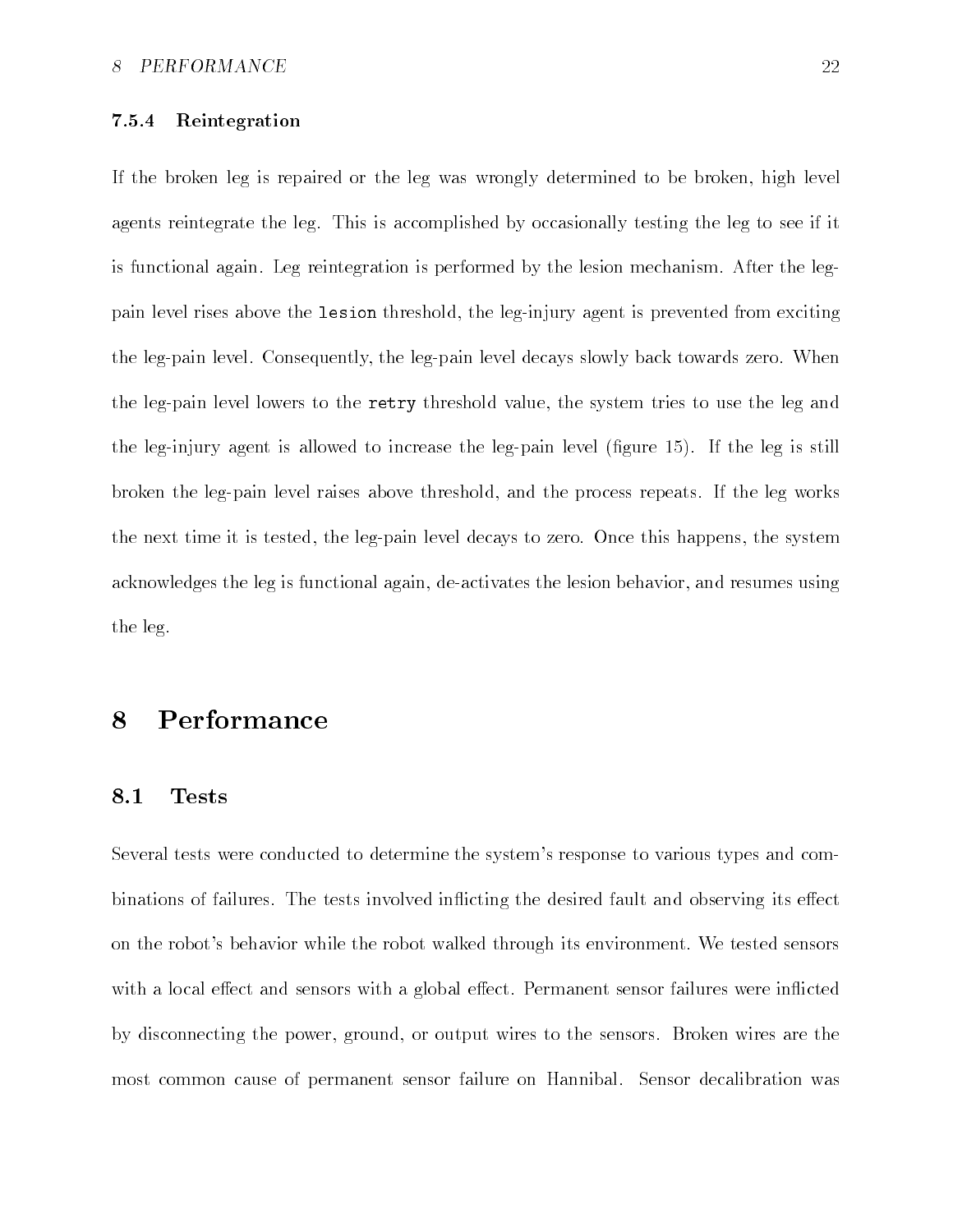induced by adjusting the reference voltage offset of the sensor signals; decalibration also occured naturally over time. Transient errors are difficult to force but arose during the course of the tests. Different combinations of permanent errors were tested as well. We disabled sensors individually, concurrently, and sequentially over time. We repeated the concurrent and sequential tests by disabling the sensors in various permutations Actuator failures were evoked by disconnecting the wires to the motor On one occasion the shoulder actuator shaft sheared off, so we had the opportunity to test for motor shaft breakage as well.

#### -Results

The results of the tests described above are presented in figure 16. As shown, the system is quite flexible and responds to a wide variety of types and combinations of failures. We conducted the tests by evoking various types and combinations of sensor faults on the left front leg (the same processes run on the rest of the legs). The tests were performed while Hannibal walked over flat terrain with holes and cliffs. Within this environment, the interesting virtual sensors are the ground-contact virtual sensor and the step-in-hole virtual sensor. As a result, we focused our tests on the sensors used by these virtual sensors and the acutators that affect the behavior of these sensors. Hence, the sensors and actuators involved in the tests are the shoulder potentiometer, ankle displacement sensor, vertical force sensor, and shoulder actuator. It is interesting to note that the system responds to the failure of a local leg processor as well Once a local leg processor fails it cannot send the leg sensor signals to the main processor. Consequently all sensors look as if they have failed, and the system responds by lesioning the leg

Figure 17 presents the response time of the system to recover from failures and to reine-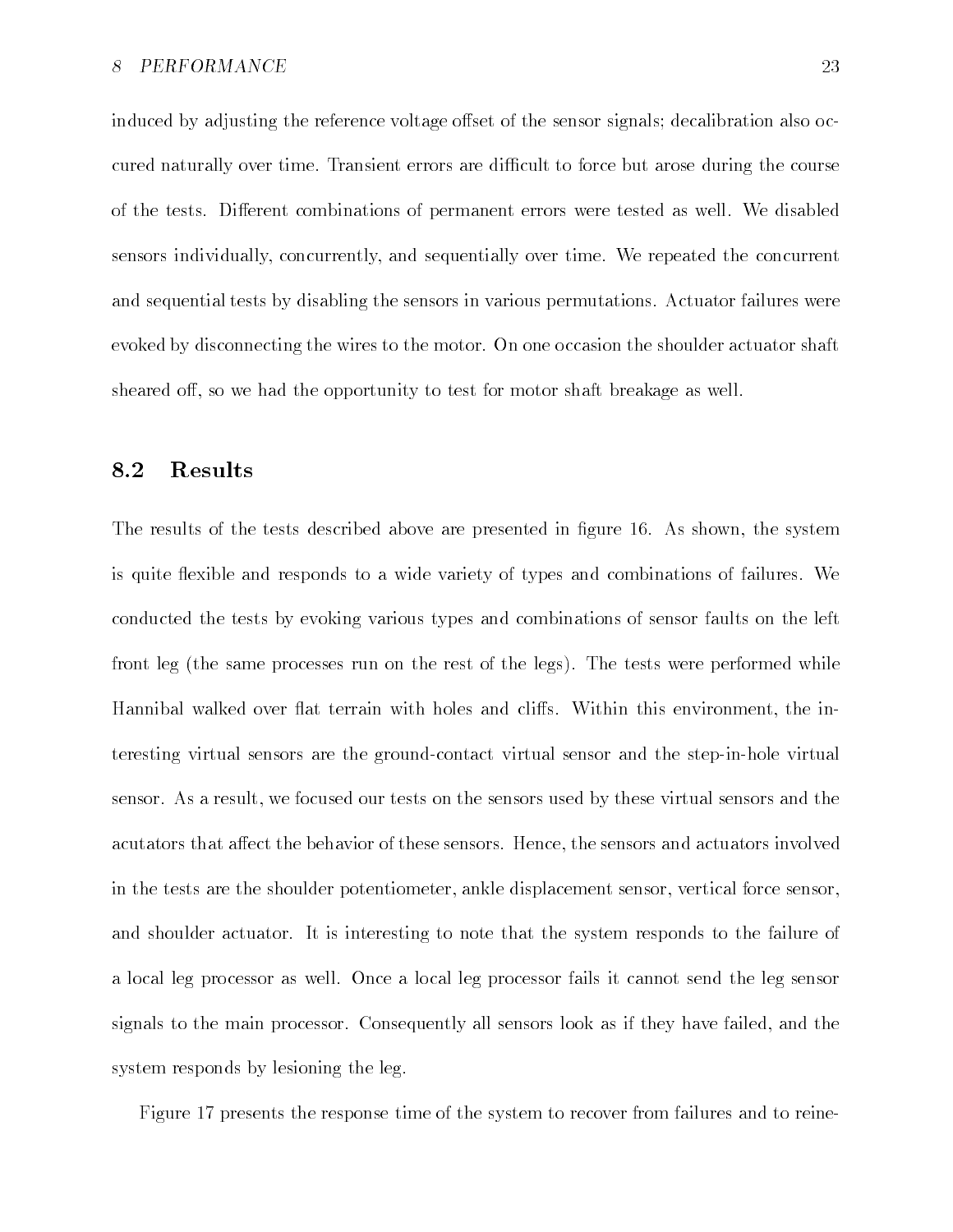grate repaired components The system recovers from failures quickly enough such that the robot's behavior does not have to degrade to an unacceptable level before the failure is compensated for It also reintegrates repaired components quickly so the system readily has access to its reliable resources

#### -Evaluation

To evaluate the fault tolerant aspects of Hannibal's system, we discuss them in relation to the following topics

### Completeness of fault detection

The system successfully detects a wide assortment of common failures. It distinguishes between non-catastrophic failures and catastrophic failures. Regarding local failures, it recognizes which type of sensor has failed. Regarding catastrophic failures, the system recognizes potentiometer failures Actuator failures appear as the massive failure of all sensors whose behavior depends on that actuator Local processor failures appear as the massive failure of all sensors whose values are communicated to the main processor by that processor When these types of catastrophic failures occur, the corresponding potentiometer(s) appears broken. Furthermore, all catastrophic failures evoke the same recovery procedure. Hence, the system only looks for potentiometer failures to detect catastrophic failures

### Fault coverage

The robot successfully recovers from a wide assortment of failures. The system recovers from sensor failures, actuator failures, and local processor failures. It addresses failures with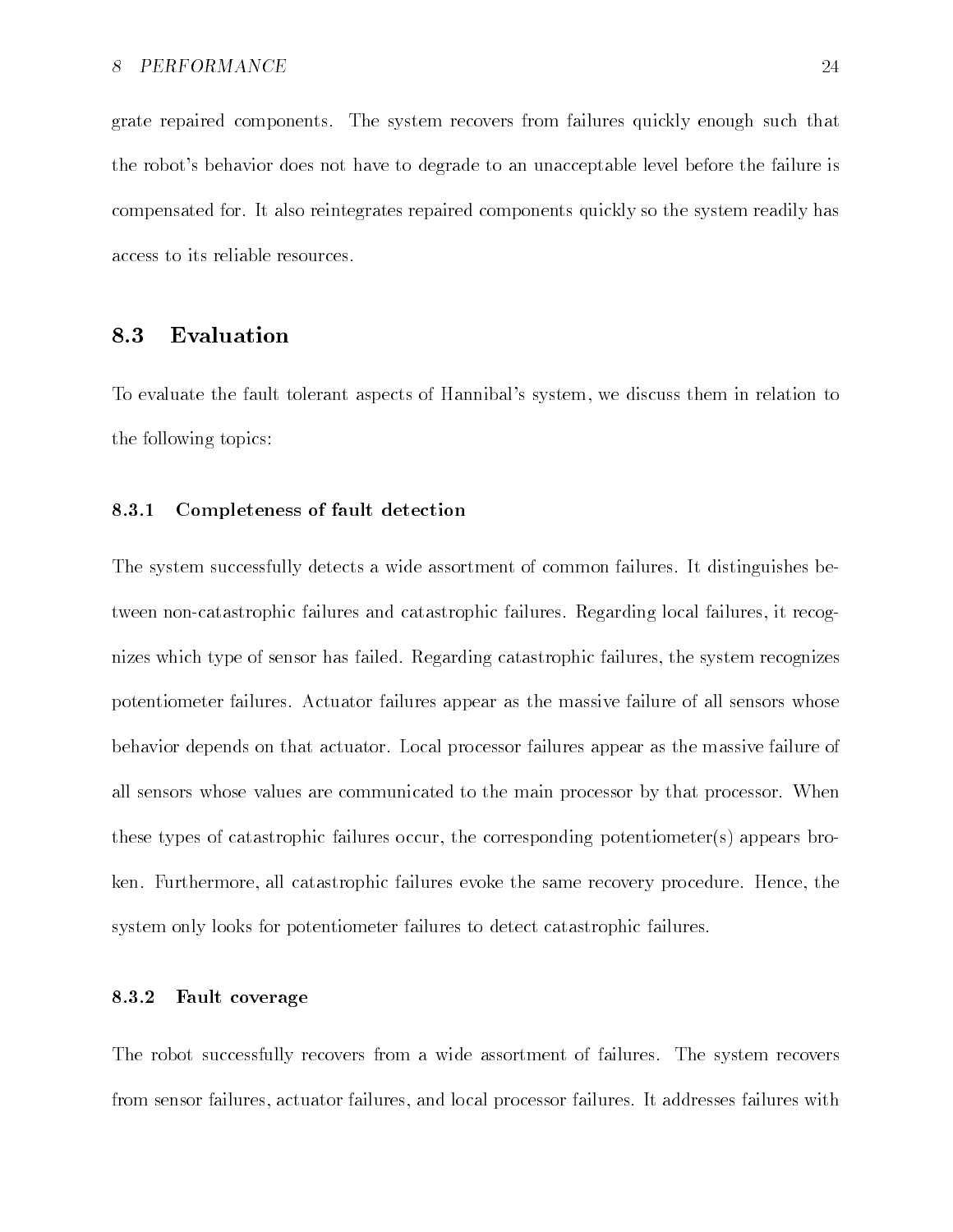a local effect as well as failures with a global effect. It handles transient errors, sensor decalibration, and permanent failures. It compensates for various combinations of failures: failures that occur individually, concurrently with other failures, or accumulate over time. It tolerates these combinations of failures in various permutations

### Confinement of errors

The system effectively prevents sensor and actuator failures from adversely influencing robot behavior. To accomplish this, the detection processes monitor the sensor outputs and alert the system of failures as they arise. This nips the failure problem in the bud because the system can effectively compensate for failures once it knows when and what type of failures have occurred. For example, robust virtual sensors filter out the effects of non-catastrophic failures so the failures do not influence the robot's behavior. Potentiometer injury processes evoke the lesion behaviors when catastrophic failures occur so the loss of the leg does not cause the robot to become unstable

### Response time to failures

The system successfully detects and recovers from failures before the robot's performance degrades to an unacceptable level A fast response time is important for successfully imple menting error confinement. After all, it does not do the system much good to implement the dection and recovery procedures in the low level control if it takes them a long time to respond to failures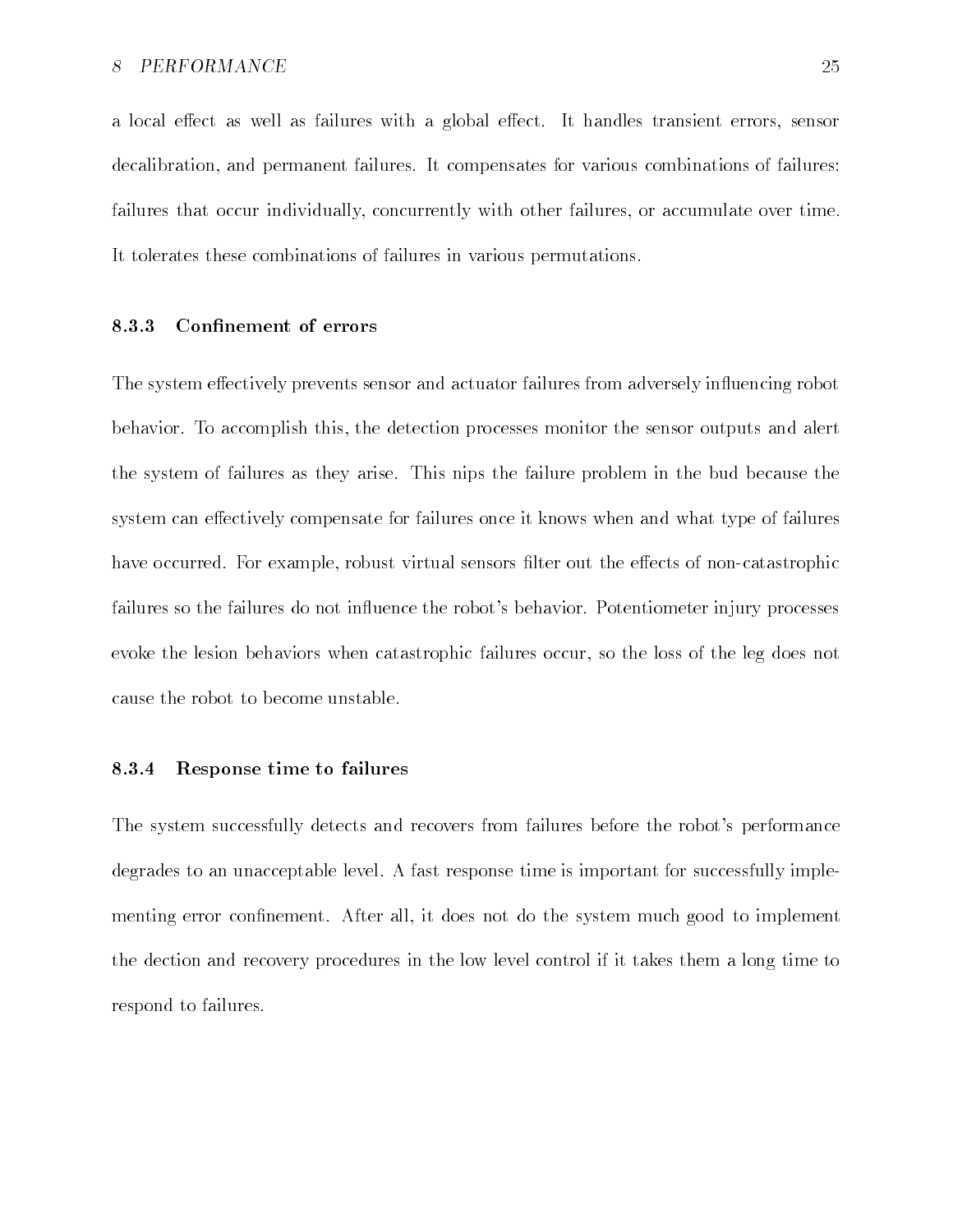### 9 CONCLUSION

### Extent of graceful degradation of performance

The recovery processes maintain the robot's performance at the highest level given the functional state of the hardware. Because the system purposefully recognizes failures, the recovery processes can specifically tailor the robot's use of sensors and actuators to minimize the effects of failures on the robot's behavior. At the virtual sensor level, the recovery processes tradeoff speed for reliability as the number of functional sensors decreases. At the locomotion level, the recovery processes trade off speed for stability as the number of useable legs decreases

### Availability of reliable resources

The reintegration processes reincorporate repaired components so the robot has access to all its reliable resources This is important because the more sensors and actuators the system can use, the better its performance will be. The reintegration response time is relatively fast so the system does not have to wait long before it can reuse repaired components

#### Conclusion 9

There are several contributions this work makes towards achieving fault tolerant autonomous robot systems. First, this work presents an autonomous robot which can purposefully recognize sensor failures quickly and reliably. Second, the robot specifically and dynamically tailors its use of sensors and actuators to minimize the impact of failures on its performance Third, the robot dynamically reintegrates repaired components to enhance its performance. I have tested the capabilities of this system by physically disabling and enabling the robot's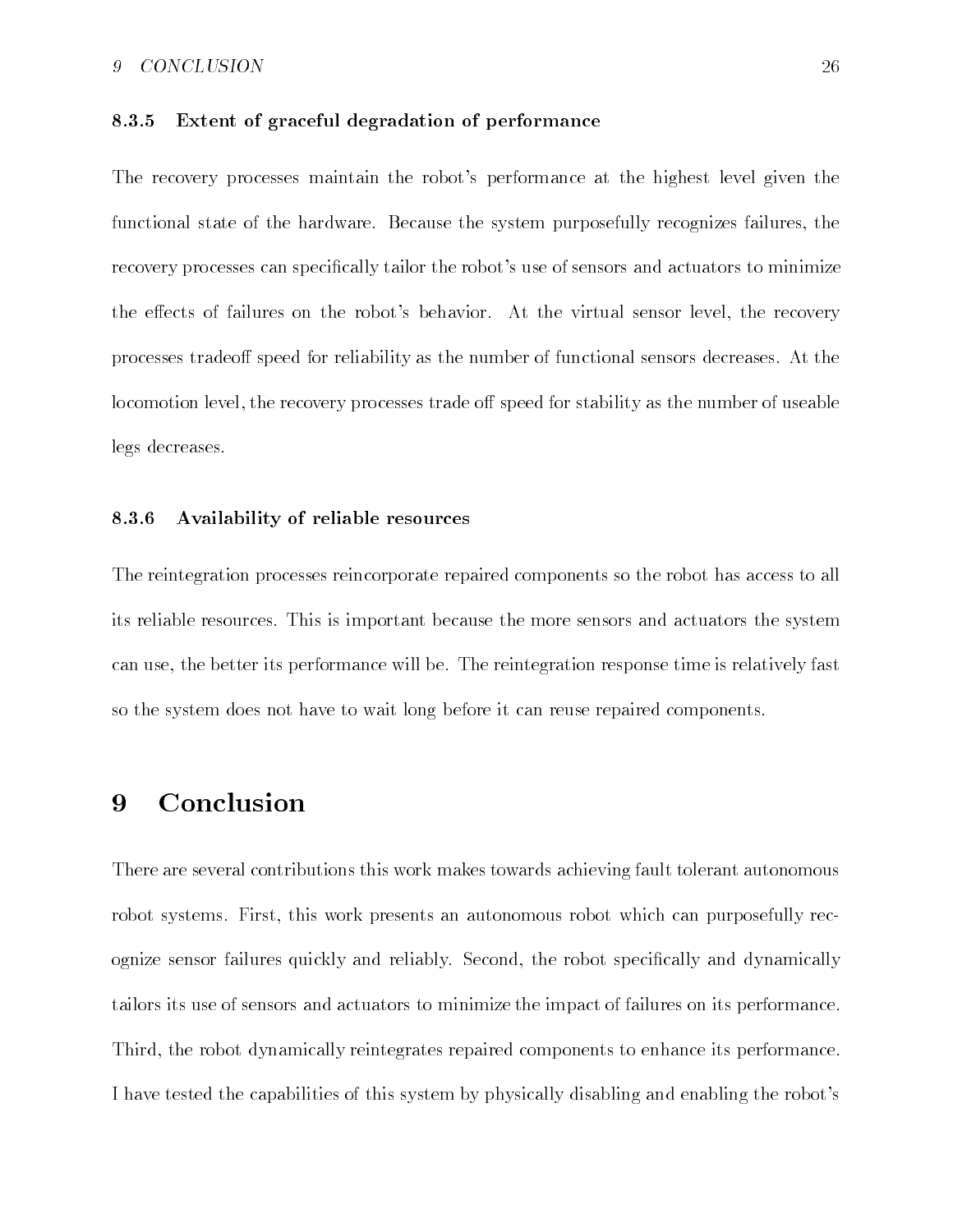sensors and actuators I have found the system recognizes and compensates for sensor and actuator failures with a fast response time It tolerates a variety of sensor failures such as decalibration, erroneous readings, and permanent failures. It also tolerates various combinations of failures such as individual failures, concurrent failures, and accumulative failures. It handles minor failures such as a broken ankle sensor as well as catastrophic failures such as a broken leg. This is the first autonomous robot we know of with this level of fault tolerant capabilities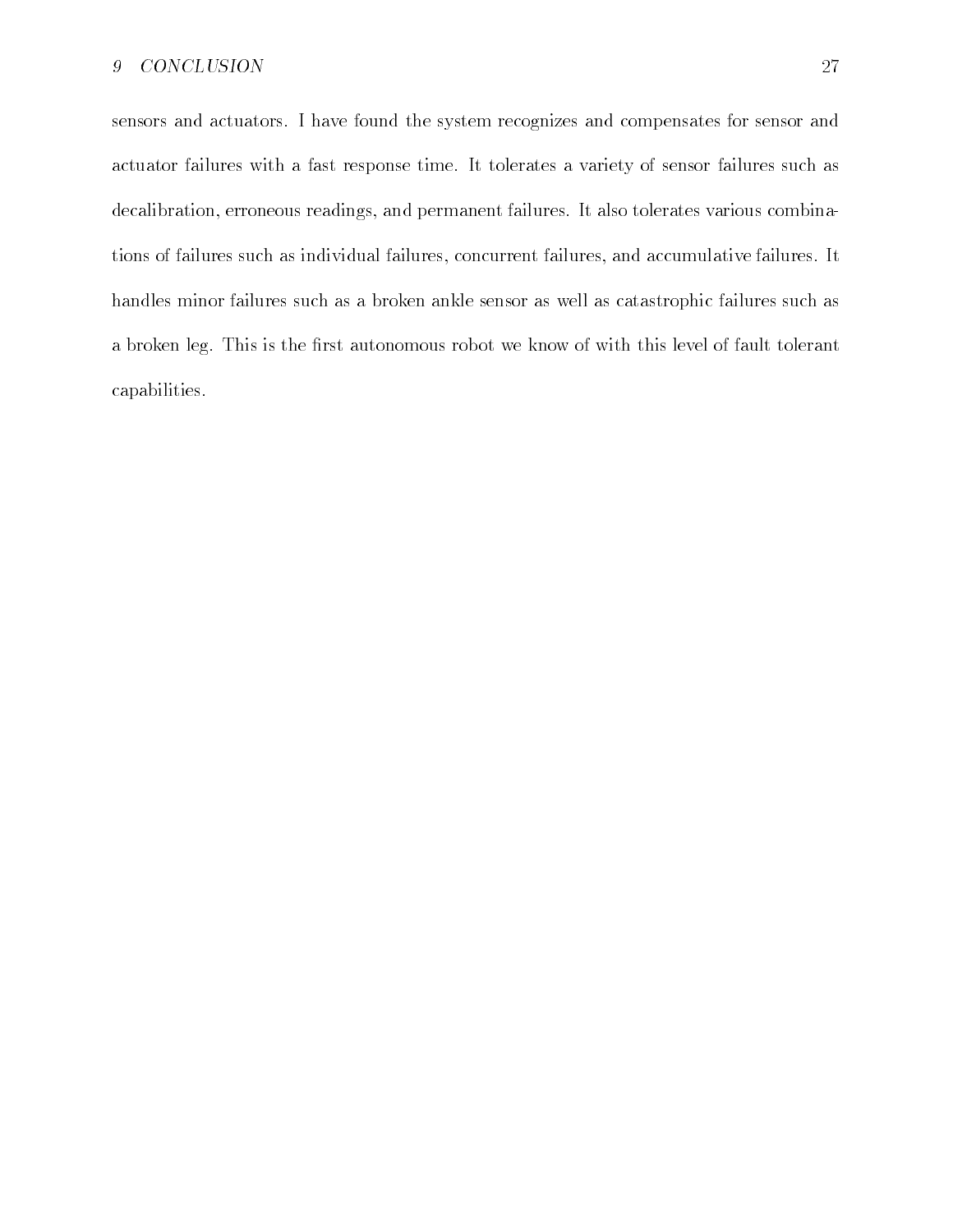# Acknowledgements

This work was done under the supervision of Professor Rodney Brooks at the MIT Artificial Intelligence Laboratory. Special thanks to Rod Brooks, Anita Flynn, and Gill Pratt for reading earlier versions of this paper and providing useful comments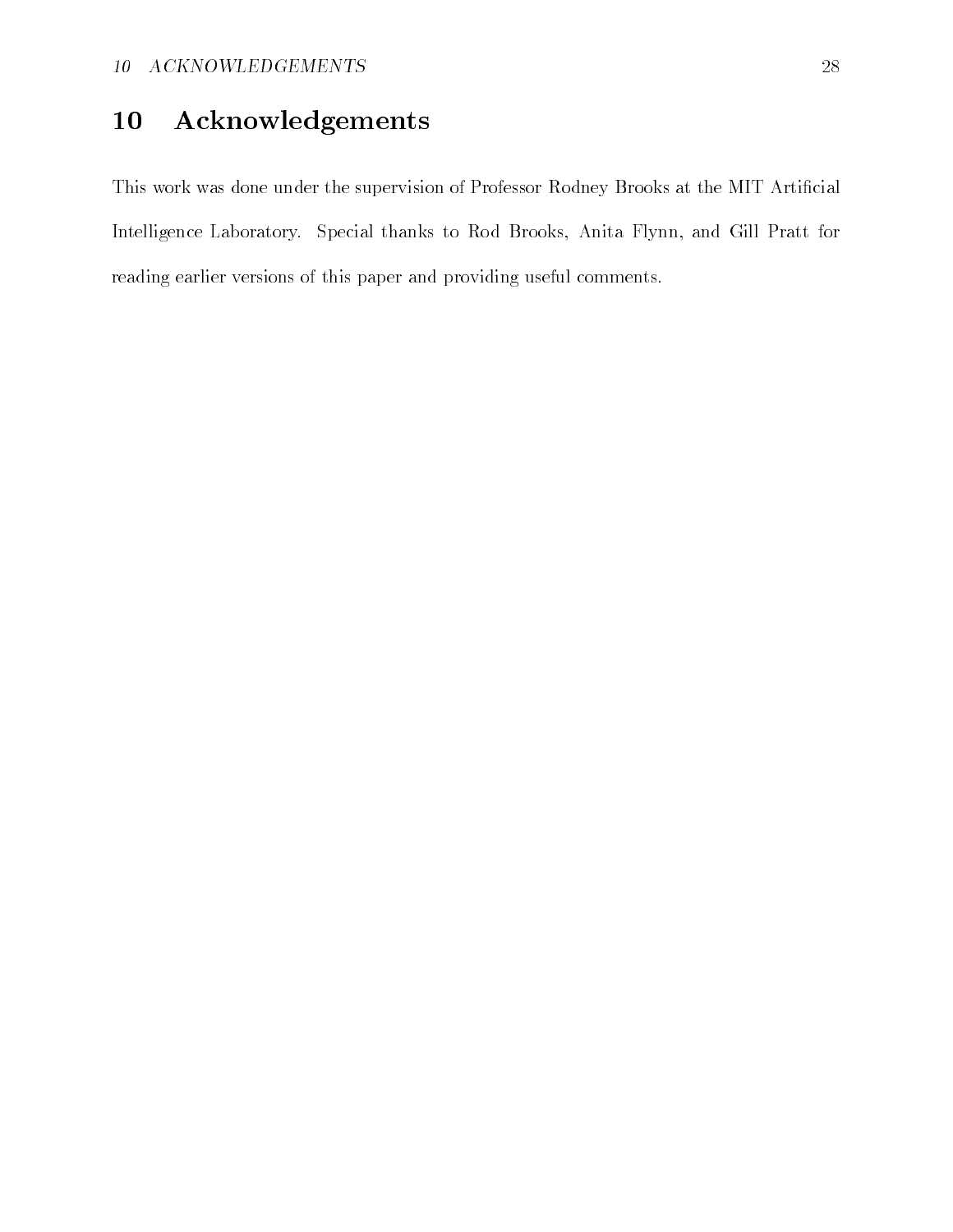## References

- $\mathcal{A}$  and  $\mathcal{A}$  and  $\mathcal{A}$  and  $\mathcal{A}$  is  $\mathcal{A}$  in Proceedings of IEEE internal proceedings of IEEE internal proceedings of IEEE internal proceedings of IEEE internal proceedings of IEEE in Proceedings of IEEE tional Workshop on Intelligent Robots and Systems', Ibaraki, Japan, pp. 383–388.
- Bares J White Walking Robot with a Circulating Countries and Circulating Countries and Circulating Countries of IEEE International Workshop on Intelligent Robots and Systems', Ibaraki, Japan, pp pp. 2010 and 2010 and 2010 and 2010 and 2011 and 2011 and 2011 and 2011 and 2011 and 2011 and 2011
- Brooks, R. (1986), 'A Robust Layered Control System for a Mobile Robot', IEEE Journal of Robotics and Automation RA -
- Brooks R (Brooks), Brooks Brooks Burg A- (1995), The Brooks (1995), December 1997, The Mitchell
- Ferrell, C. (1993), 'Robust Agent Control of an Autonomous Robot with Many Sensors and Actuators', MIT Artificial Intelligence Lab Technical Report 1443.
- Gray J A Census of Tandem System Availability Between  and IEEE Transactions on Reliability, the Secret Secret
- Kabuka M Harjadi S Younis A A FaultTolerant Architecture for an Au tomatic Vision-Guided Vehicle', IEEE Transactions on systems, man, and cybernetics  $20, 381 - 393.$
- Lin, C. & Lee, C.  $(1991)$ , 'Fault-Tolerant Reconfigurable Architecture for Robot Kinematics and Dynamics Computations', IEEE Transactions on Systems, Man, and Cybernetics 21.983-999.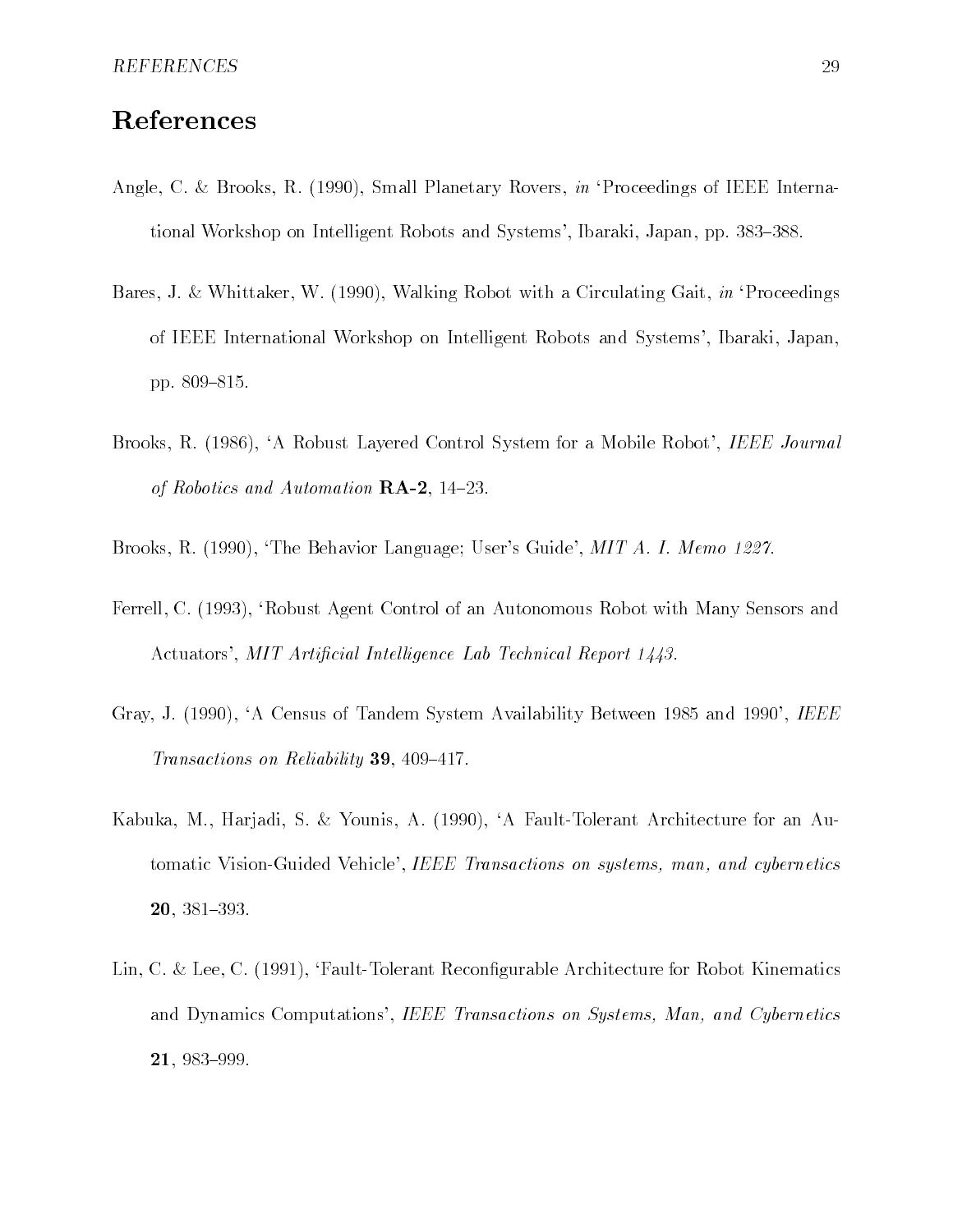- Payton D Keirsey D Kimple D Krozel J Rosenblatt K - Do Whatever Works: A Robust Approach to Fault-Tolerant Autonomous Control', Journal of Applied Intel ligence in the light state of the light state of the light state of the light state of the light state o
- Siewiorek, D. P. & Johnson, D. (1981), 'A Design Methodology for High Reliability Systems: The Intel - The Practice of Reliable System Design pp -
- studies with the studies of the modeling underwater with Information Information Information A-ratio Lab Technical Report  $1143$ , MIT.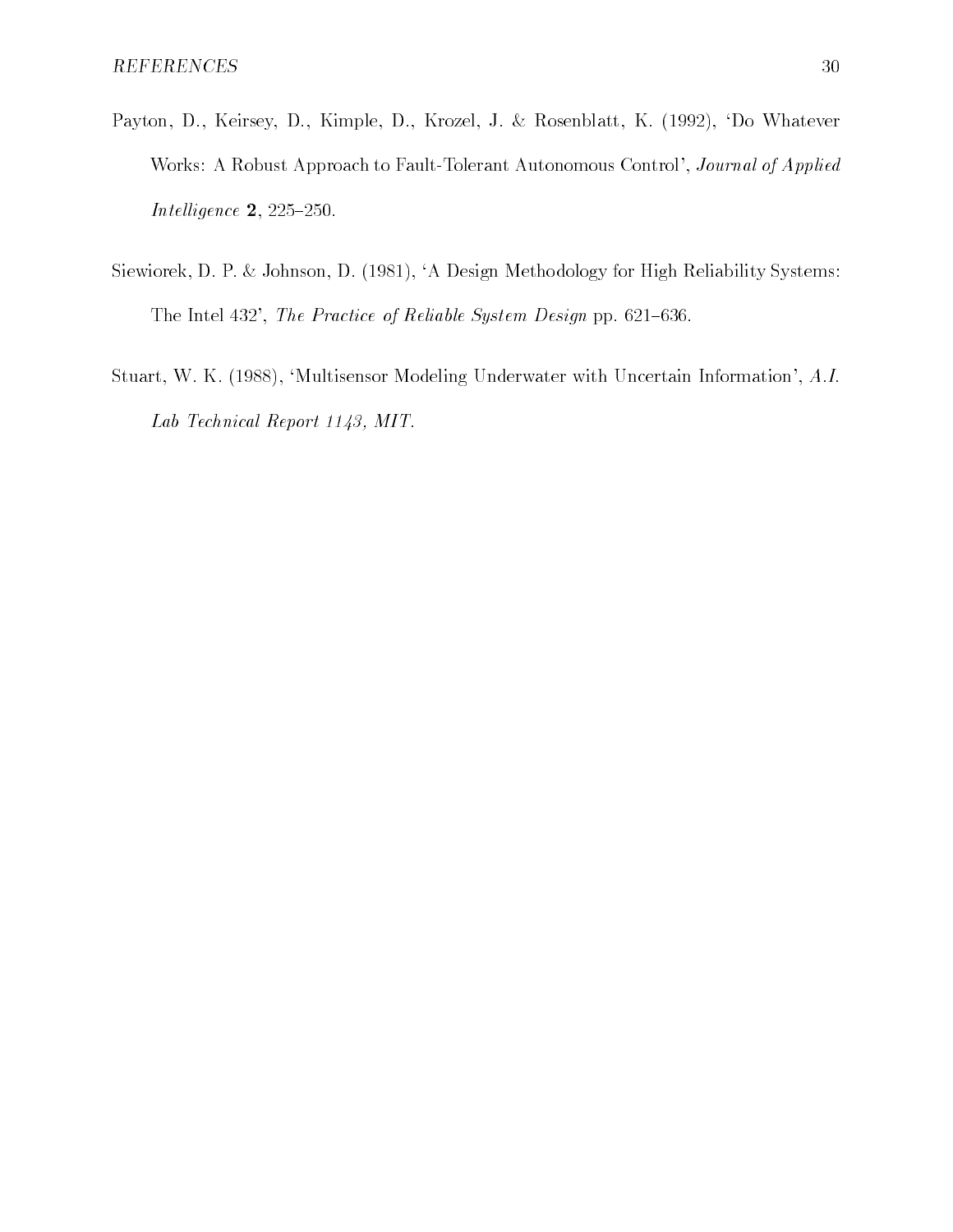

Figure 1: Hannibal is quite complex for its size. It is approximately the size of a bread box and is equipped with  $\mathcal{M}$  and  $\mathcal{M}$  and  $\mathcal{M}$  are degrees of freedom over  $\mathcal{M}$ was used as the platform for our fault tolerance experiments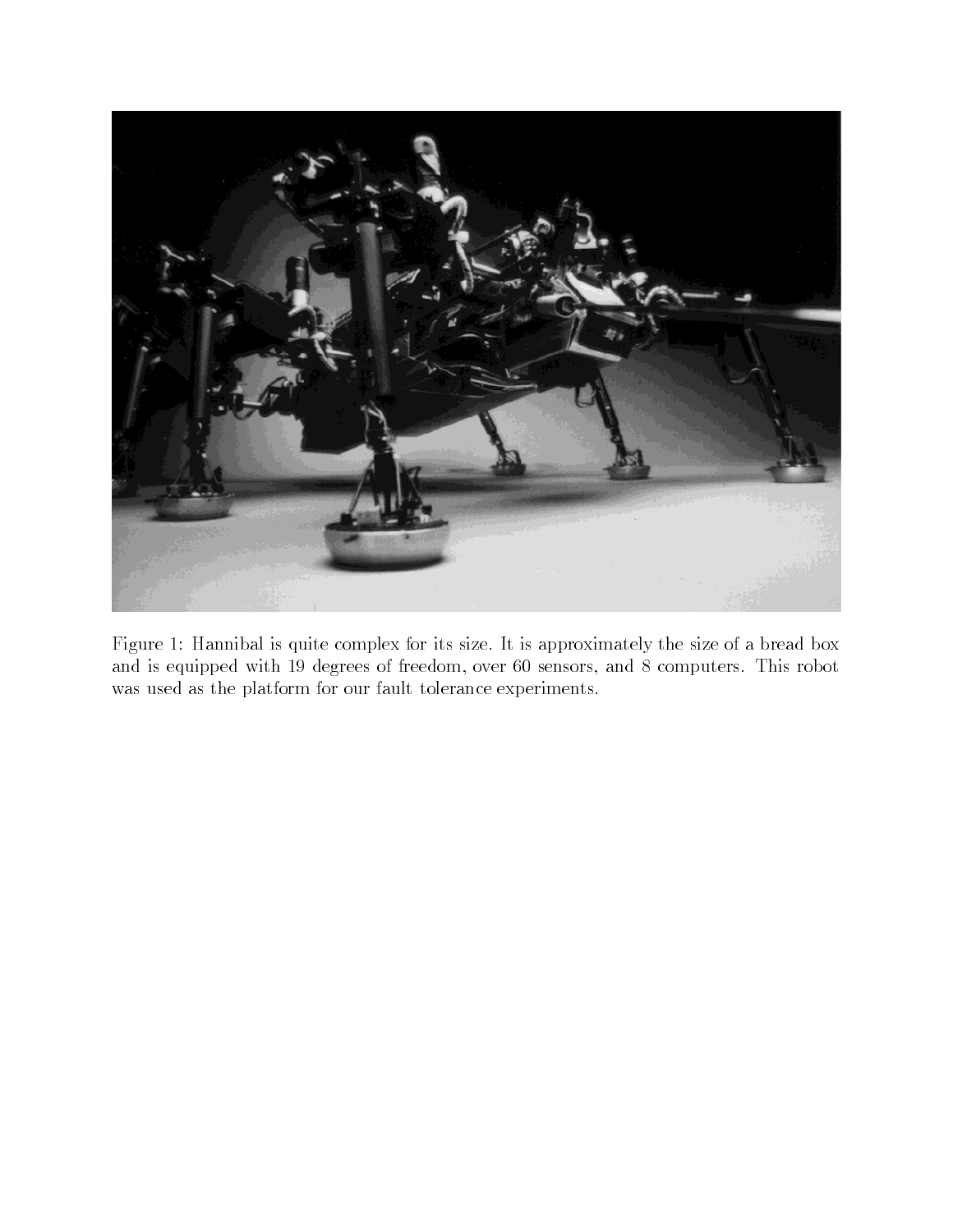

Figure - The relationship of sensor output to step cycle phase and leg state for the sensors used by the ground-contact virtual sensor.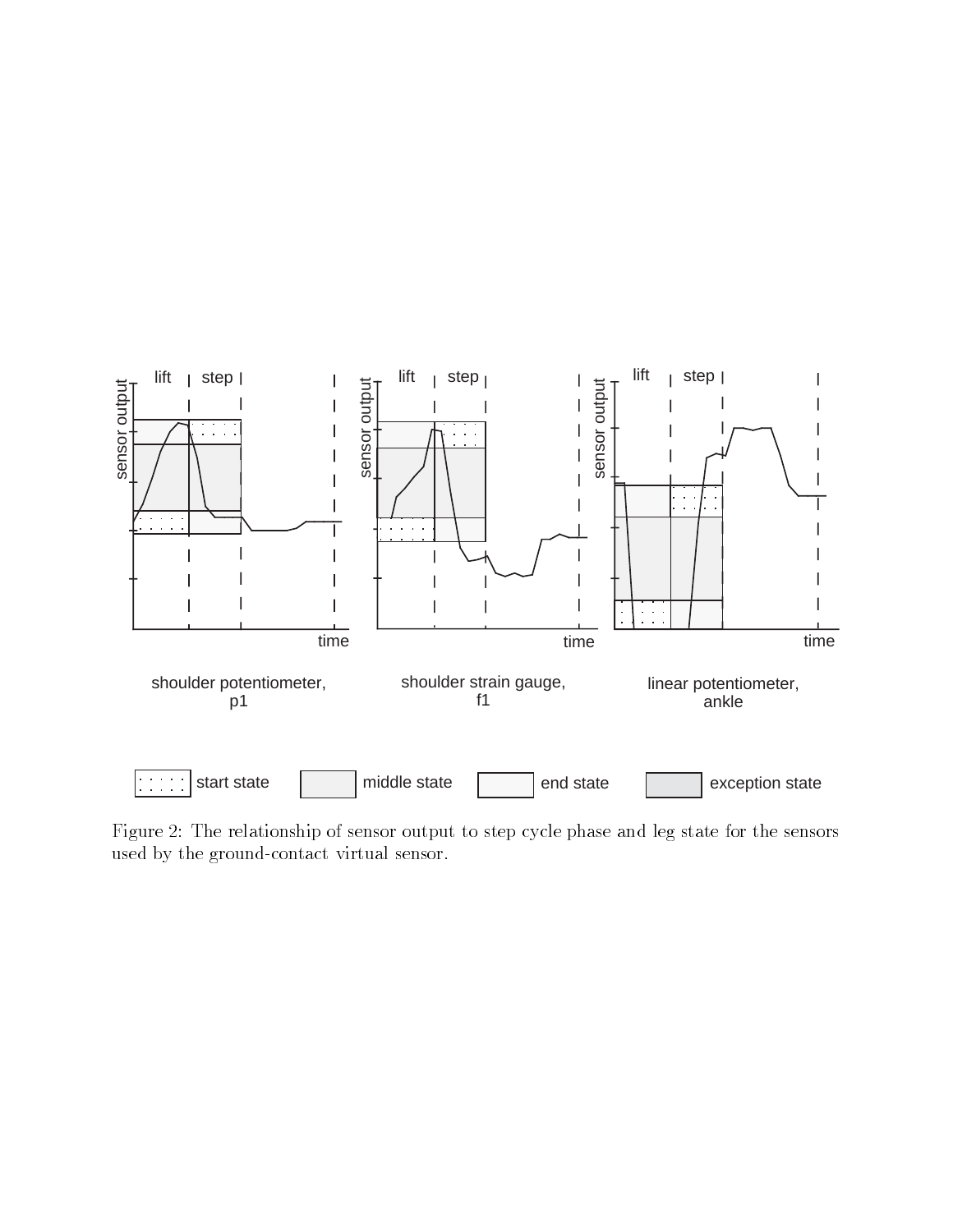

Figure 3: Response of the sensor monitor processes to vertical force sensor failure. Once the sensor fails, the actual sensor behavior frequently disagrees with the modeled sensor behavior. Consequently, the sensor's pain level increases.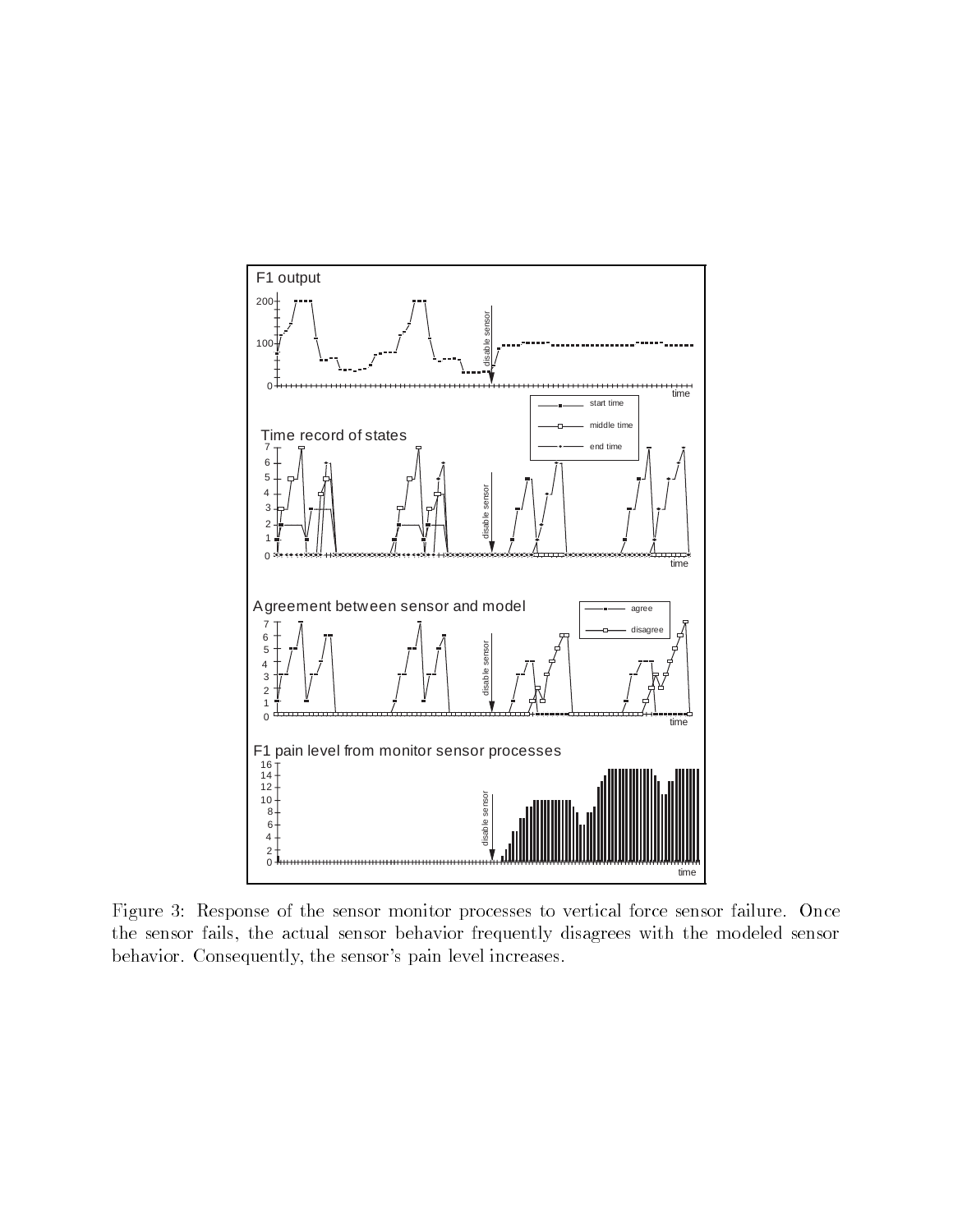

Figure 4: Response of the monitor consensus processes to vertical force sensor failure. Once the sensor fails, it disagrees frequently with the complementary sensors. Consequently, the sensor's pain level increases.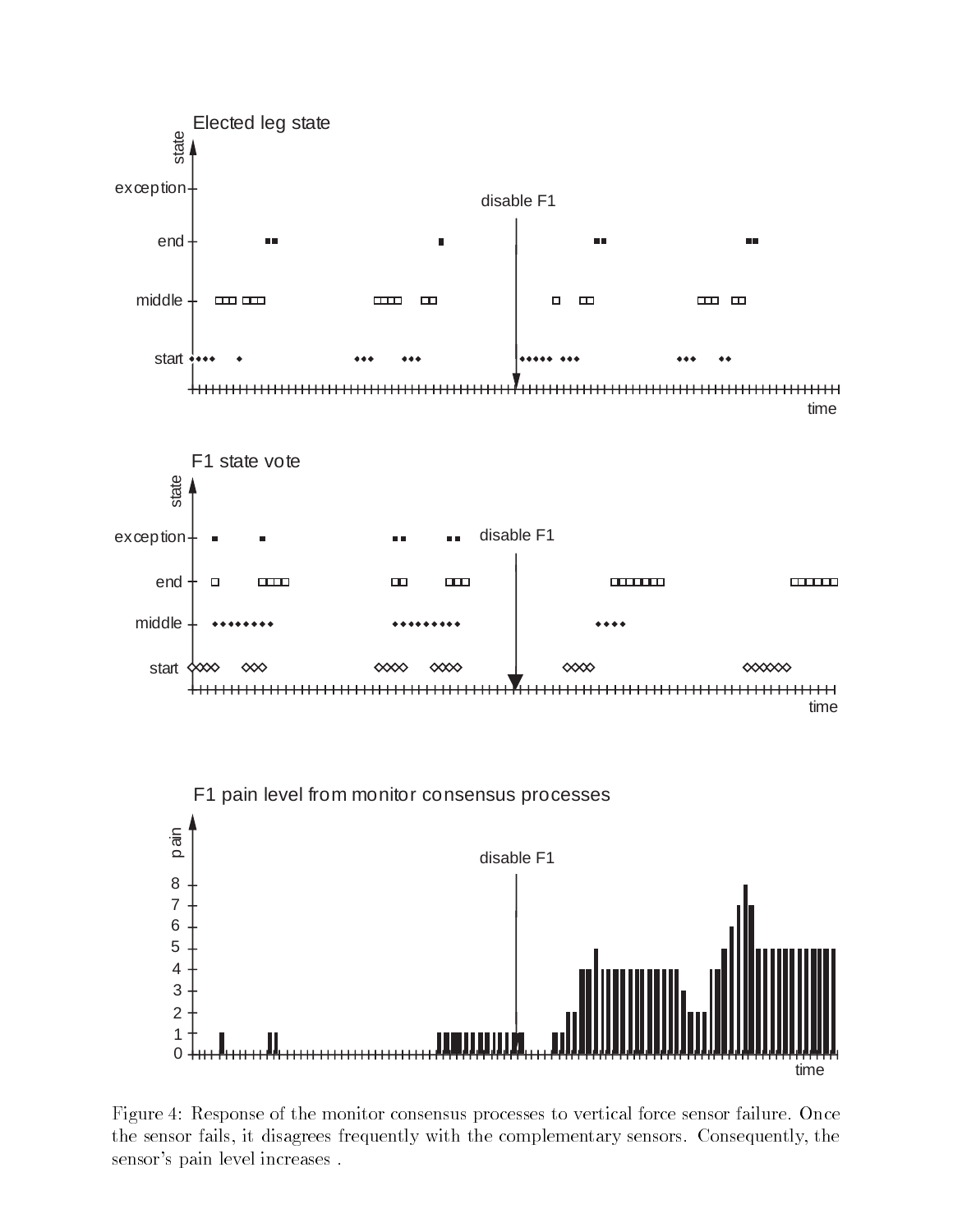

Figure 5: The injury agent of the vertical force sensor determines when the sensor has failed. The output of the injury agent is  $\mathcal{W}$ is broken. It classifies the sensor as broken once the pain level exceeds the threshold value (the maximum pain level is  $15$ ).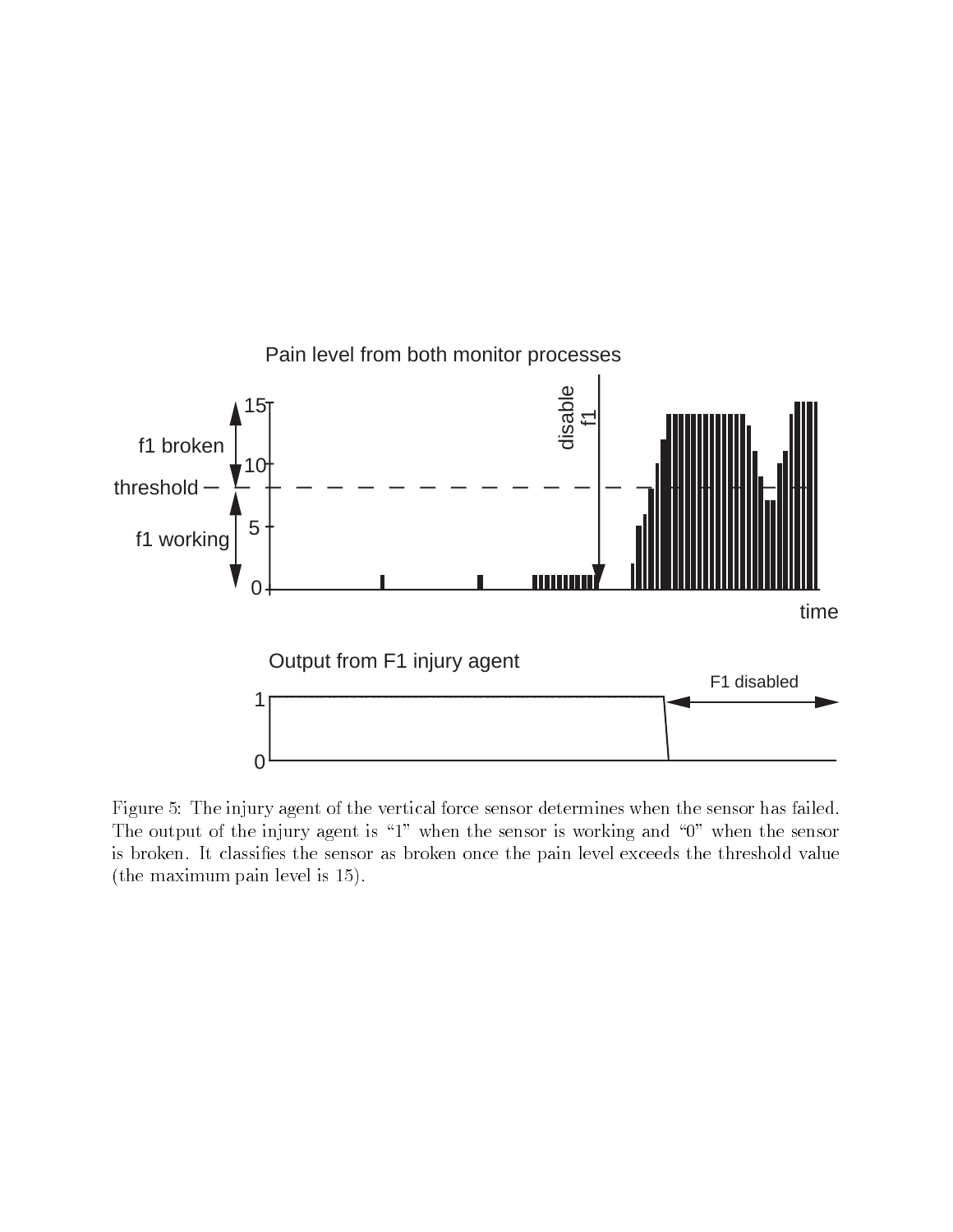

Figure 6: Illustration of a robust ground-contact virtual sensor.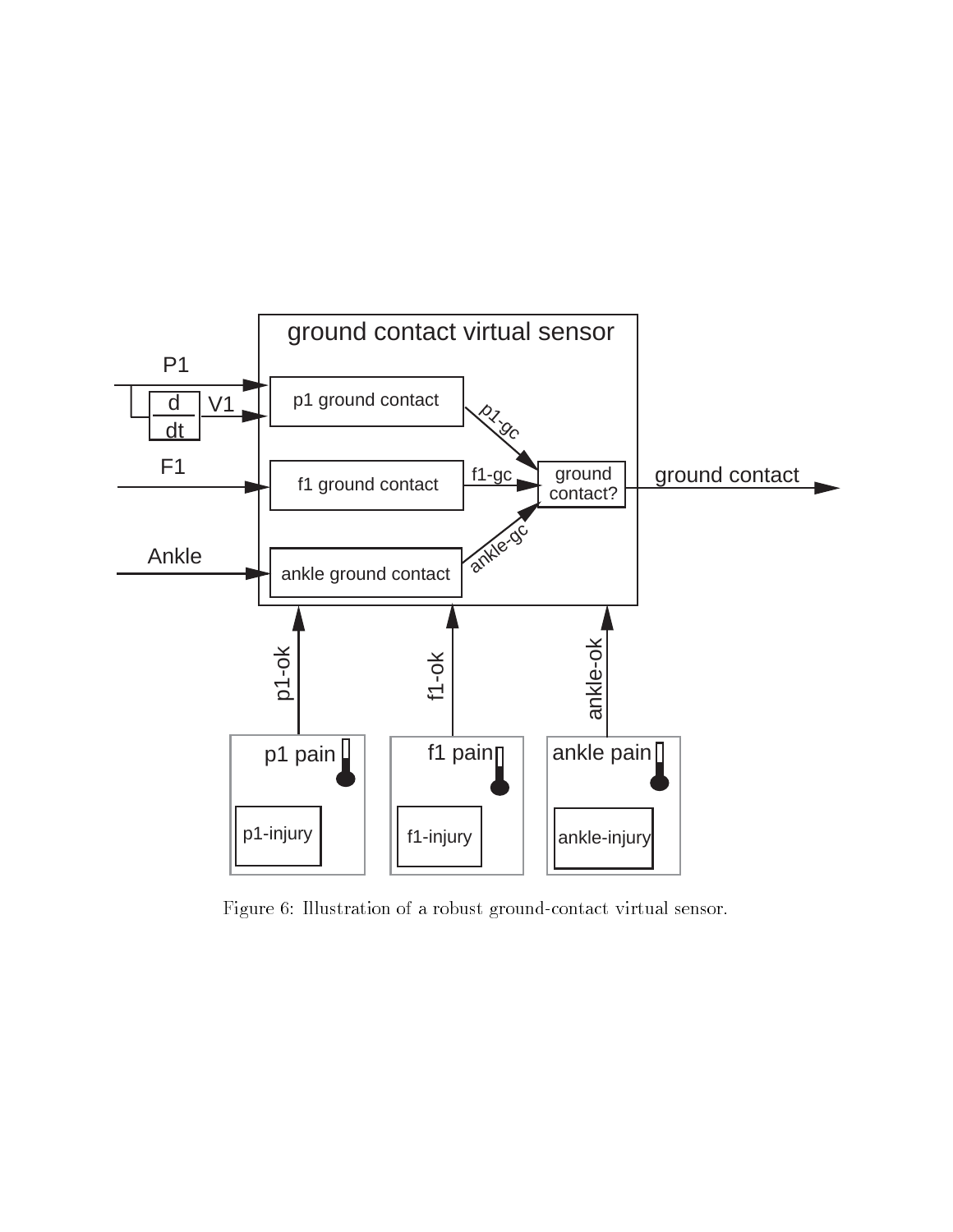

Figure 7: The virtual sensor continues to sense ground contact reliably despite the failure of the vertical force sensor (ground-contact  $= 1$  corresponds to "true" and ground-contact  $= 0$ corresponds to "false").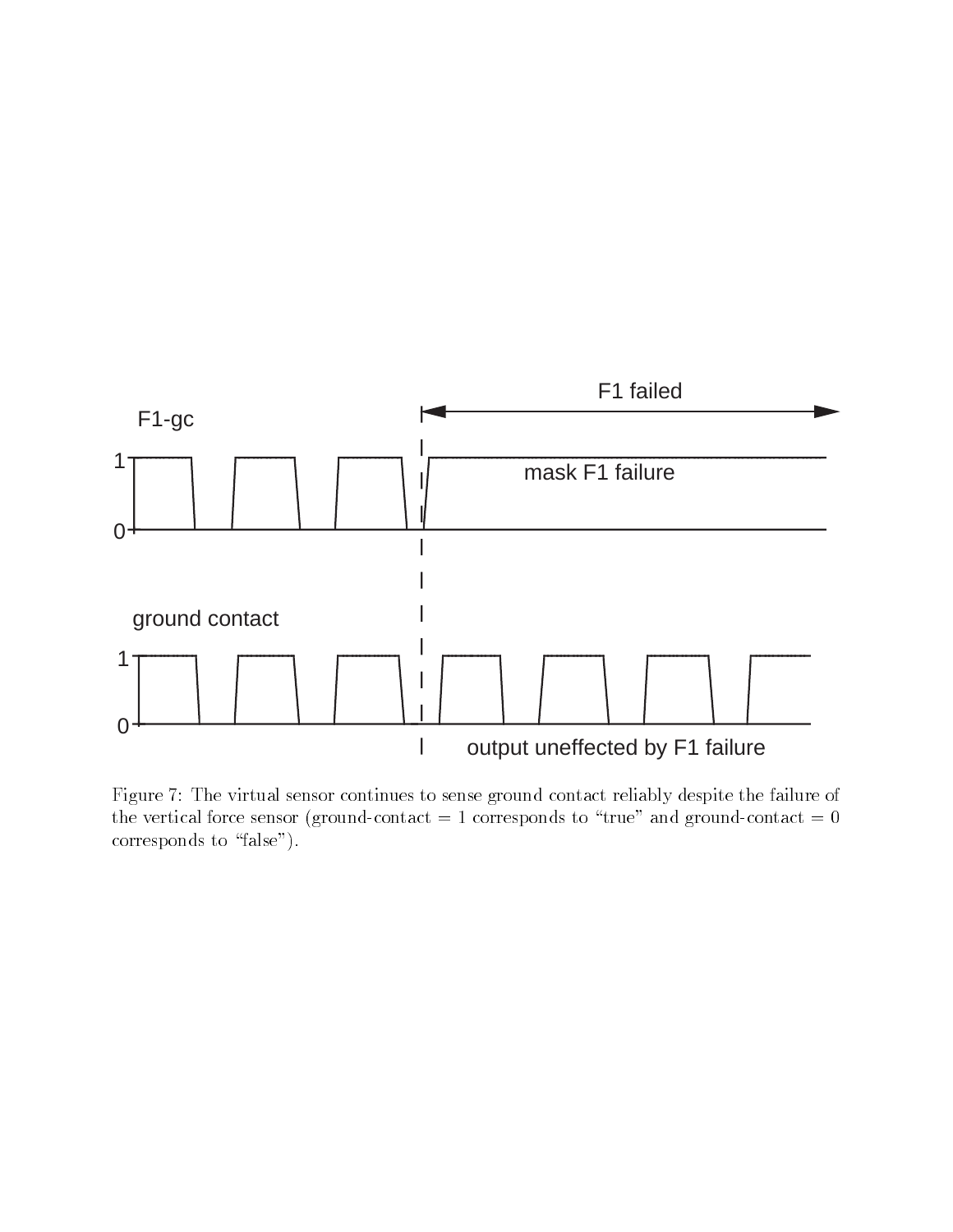# Reliability and response time of virtual sensor vs functional sensors

| virtual<br>sensor | actual<br>sensors                      | total<br>trials | <b>SUCCESS</b> | pause |
|-------------------|----------------------------------------|-----------------|----------------|-------|
| ground<br>contact | position<br>force<br>ankle<br>velocity | 200             | 200            | 3     |
|                   | position<br>force<br>velocity          | 200             | 200            | 8     |
|                   | position<br>ankle<br>velocity          | 200             | 200            | 9     |
|                   | position<br>velocity                   | 200             | 200            | 120   |

Figure 8: Performance of the ground-contact virtual sensor as a function of sensors used. The reliability is maintained at the expense of response time as fewer sensors are used. The robot does not proceed to the next step cycle unless all stepping legs attain ground contact. Thus, if the ground contact decision takes longer, the robot waits an additional time interval between steps The number of times an additional time interval is taken is shown in the 'pause' column. This reduces the walking speed of the robot.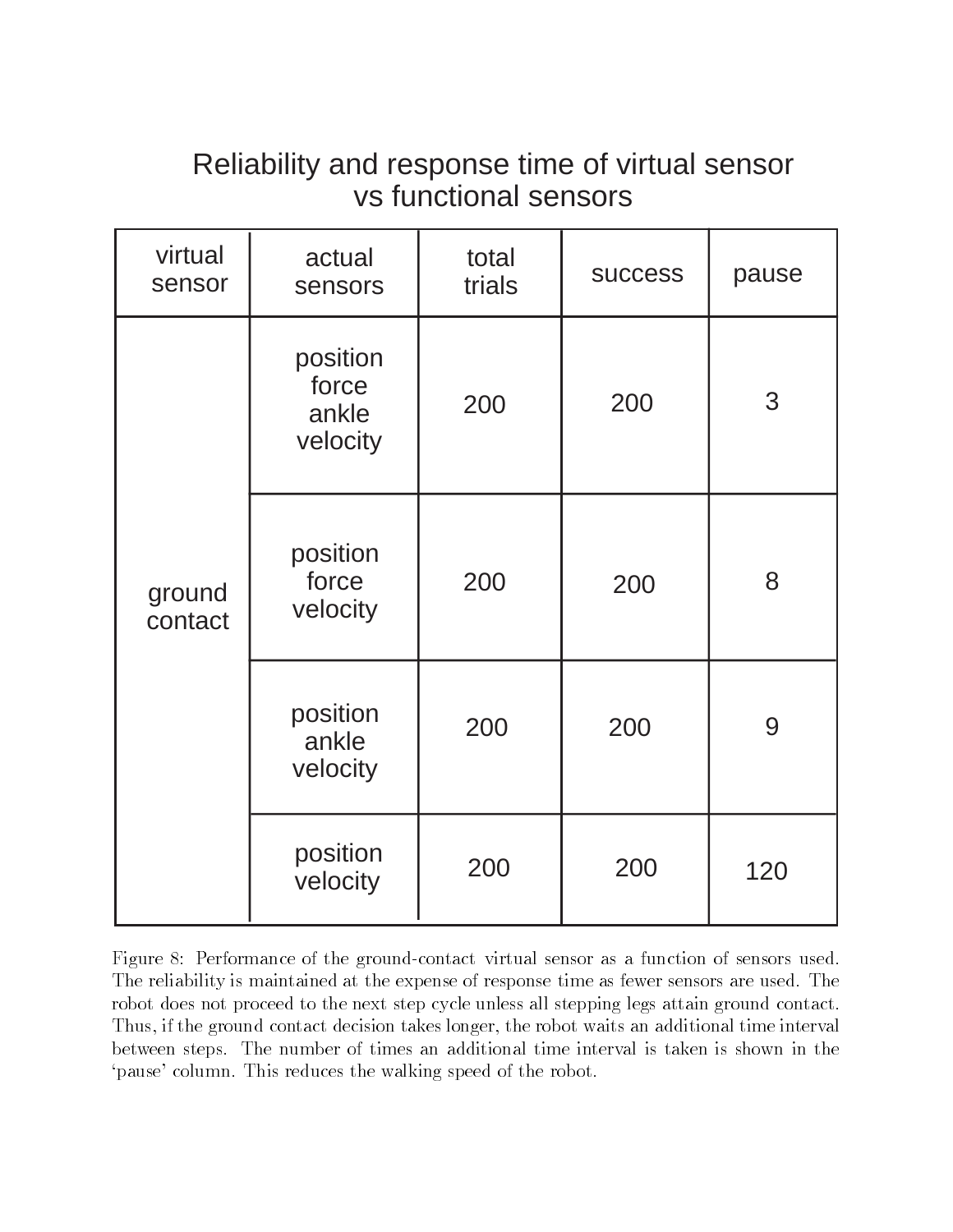

Figure 9: Both the sensor monitor processes and the consensus monitor processes assist in reintegrating repaired sensors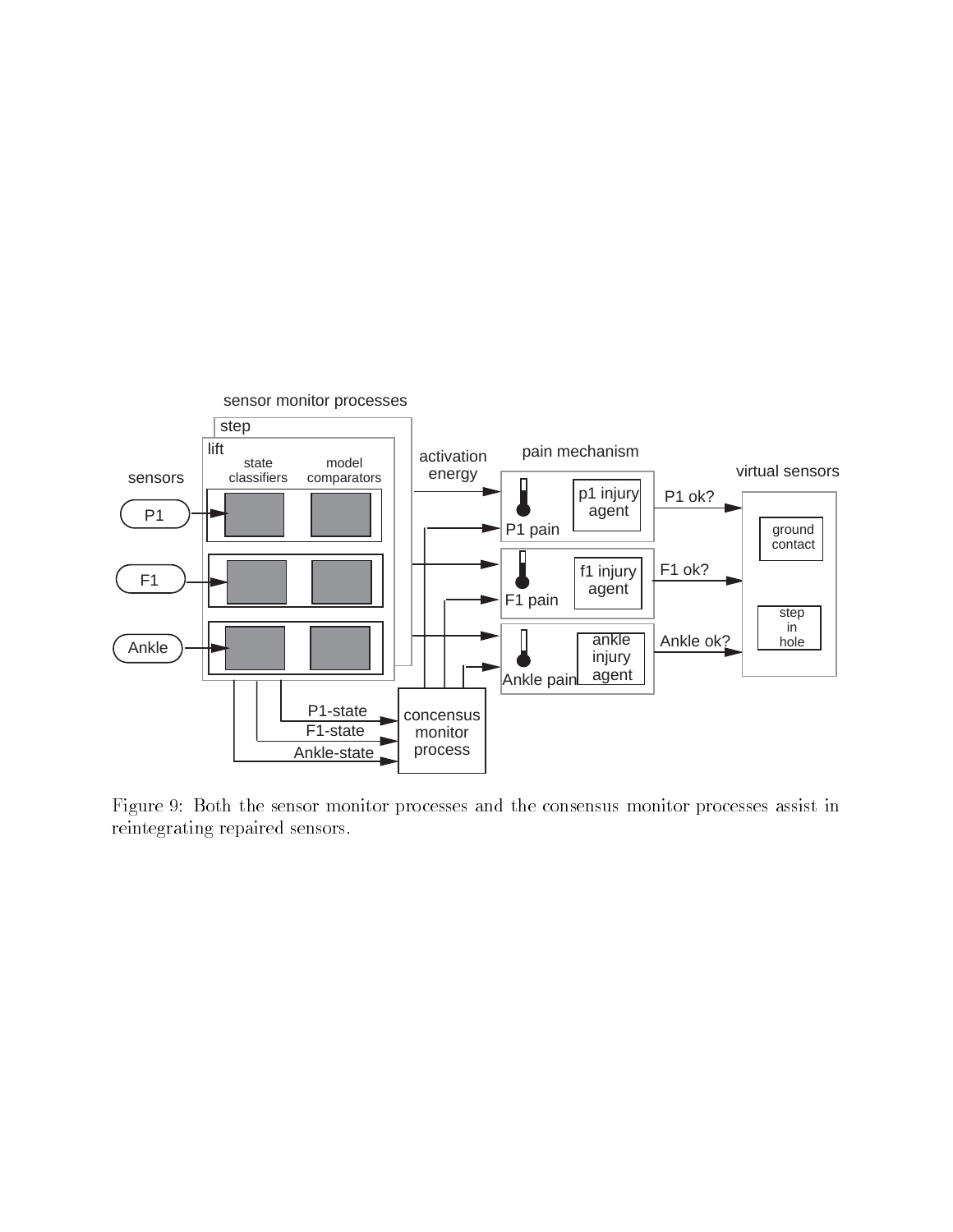

Figure Once the ankle sensor is repaired the sensor monitor processes and consensus monitor processes reduce the pain level of the sensor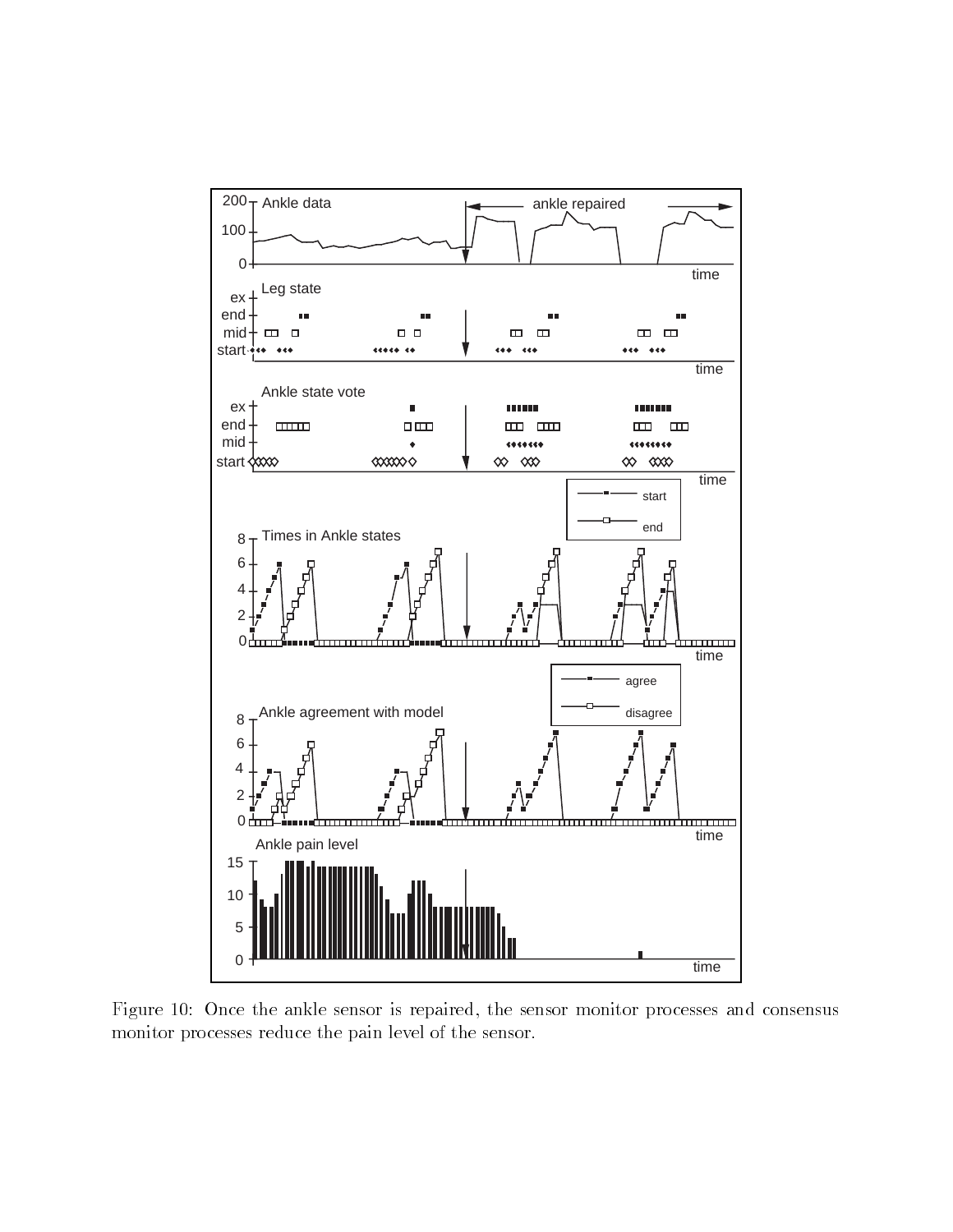

Figure 11: When the shoulder actuator fails, the shoulder position sensor, the ankle sensor, and the vertical force sensor look as if they have failed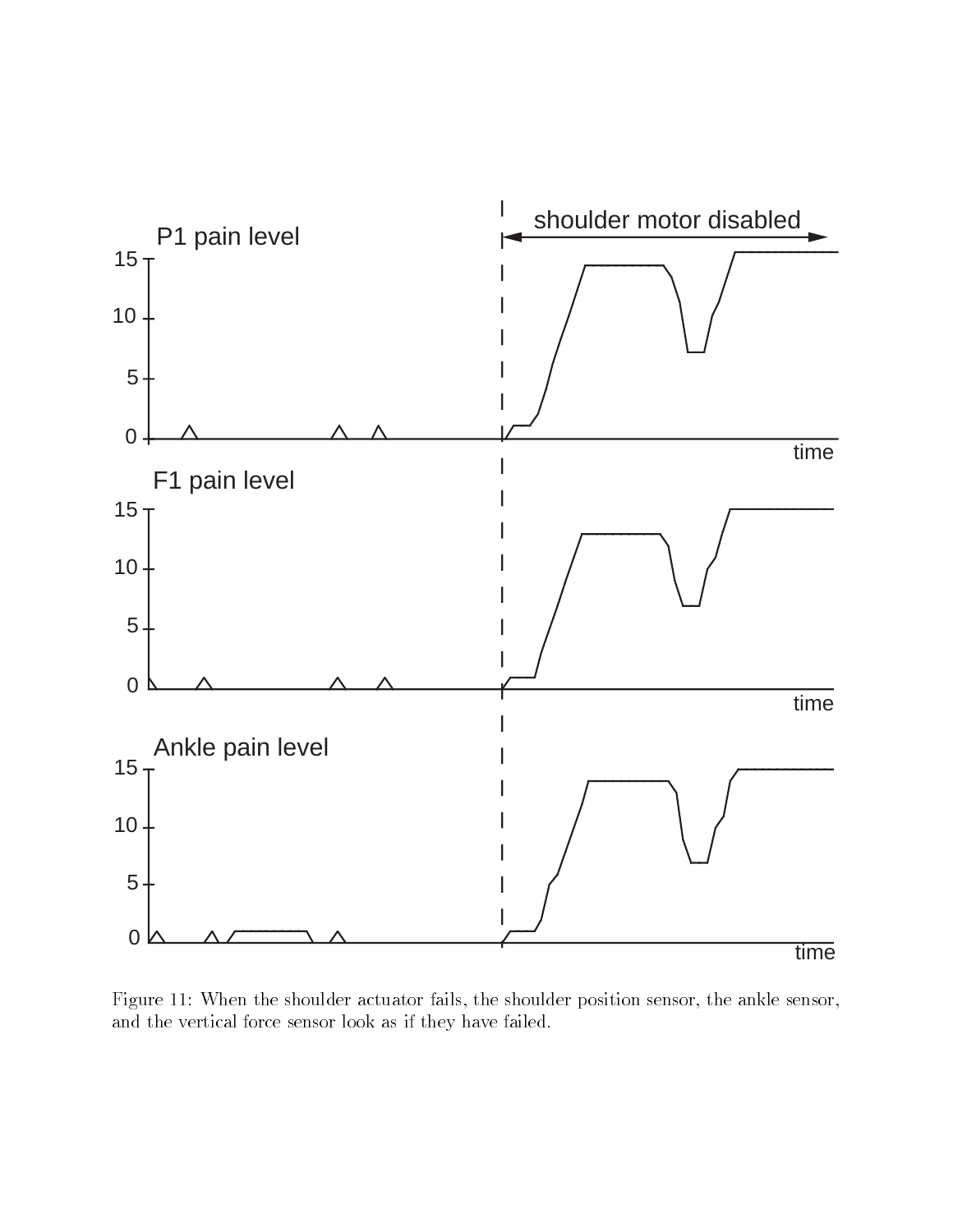

Figure - If the showledge actuator fails the groundcontact virtual sensor masks its output  $\mathbf{f}(\mathbf{A})$ from the high level control



Figure 13: The leg-pain parameter and leg-injury agents are affiliated with high-level control.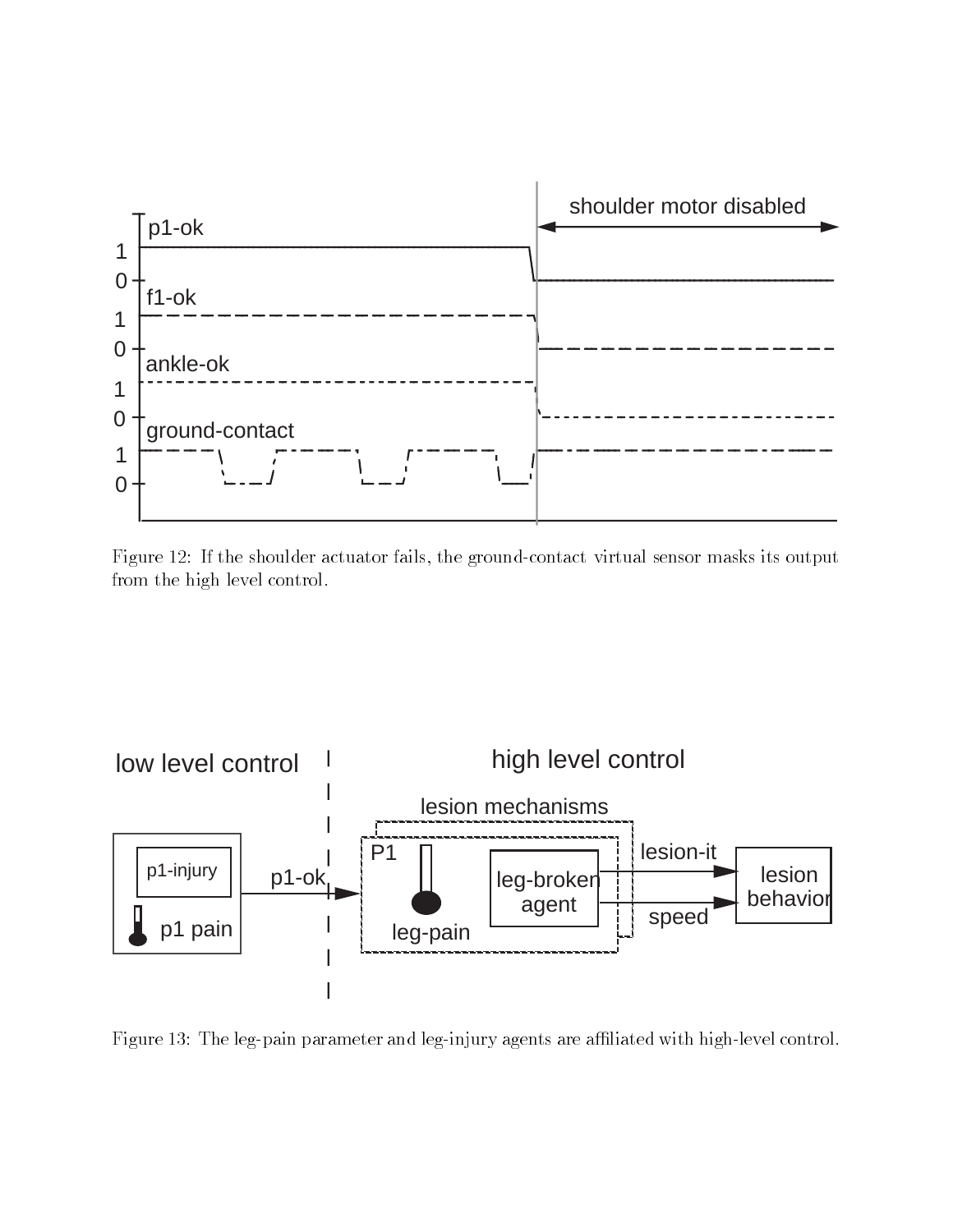

Figure 14: When the shoulder actuator fails, the system responds by lesioning the leg.